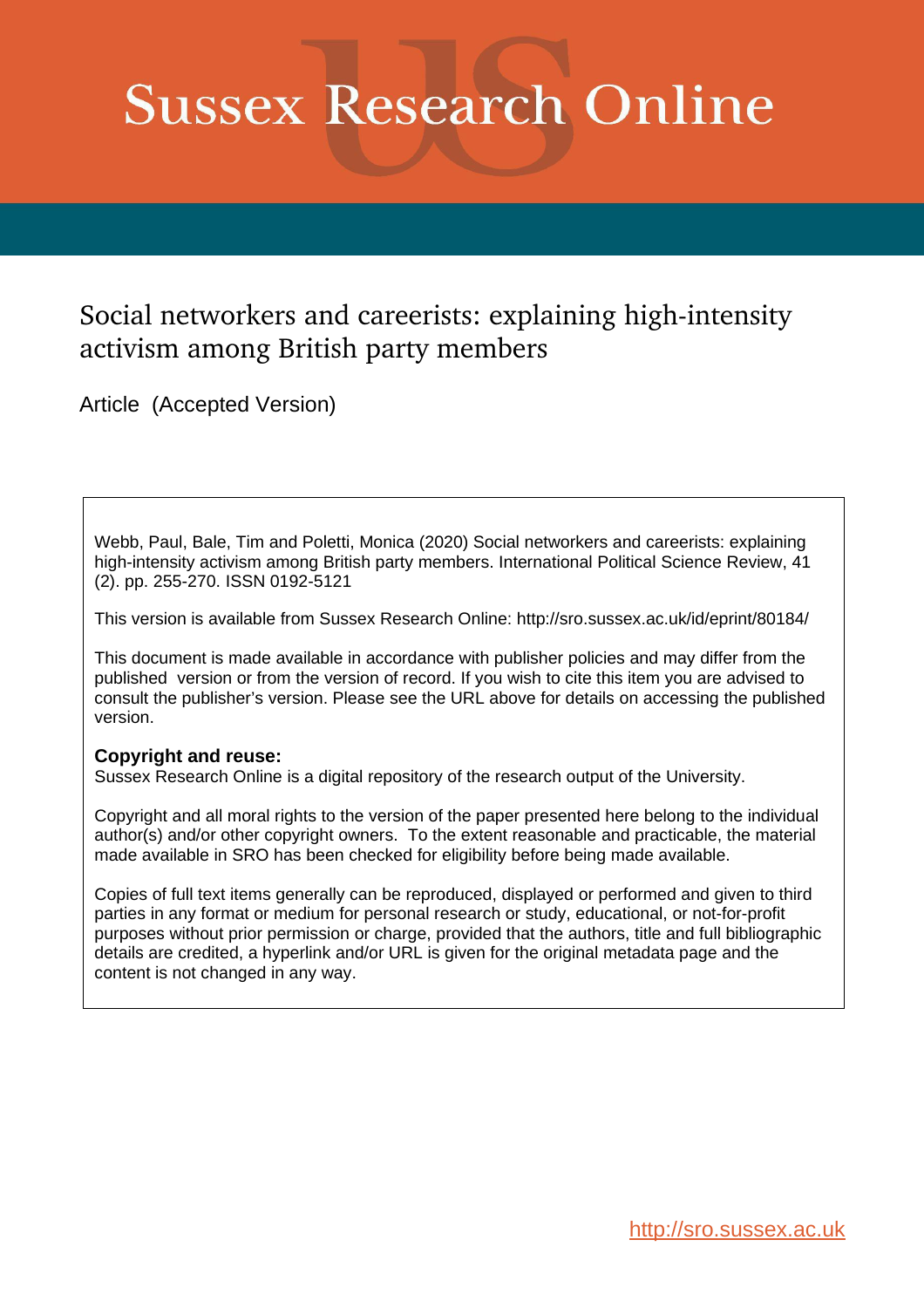## **Social networkers and careerists: Explaining high-intensity activism among British party members**

**Paul Webb (University of Sussex, UK) Tim Bale (Queen Mary University London, UK) and Monica Poletti (Queen Mary University London, UK)** 

**Corresponding author:**

**Paul Webb, Department of Politics, University of Sussex, Brighton BN1 9QE, UK.** 

**(p.webb@sussex.ac.uk)**

#### **ABSTRACT**

Drawing on survey data on the members of six British parties gathered in the immediate aftermath of the general election of 2015, this paper asks what motivates members to engage in high-intensity election campaign activism? It argues that two factors are especially prominent: the aspiration to pursue a career in politics (which only accounts for a small minority of these activists) and becoming integrated into a local social network (which accounts for a much larger proportion). By contrast, members who lack either of these characteristics, but are mainly motivated to join by ideological impulses, largely restrict themselves to low-intensity activity. These findings are likely to be especially pertinent to countries with singlemember district electoral systems.

Keywords: Political party members, Election campaigns, Political Activism, Political participation, Incentives theory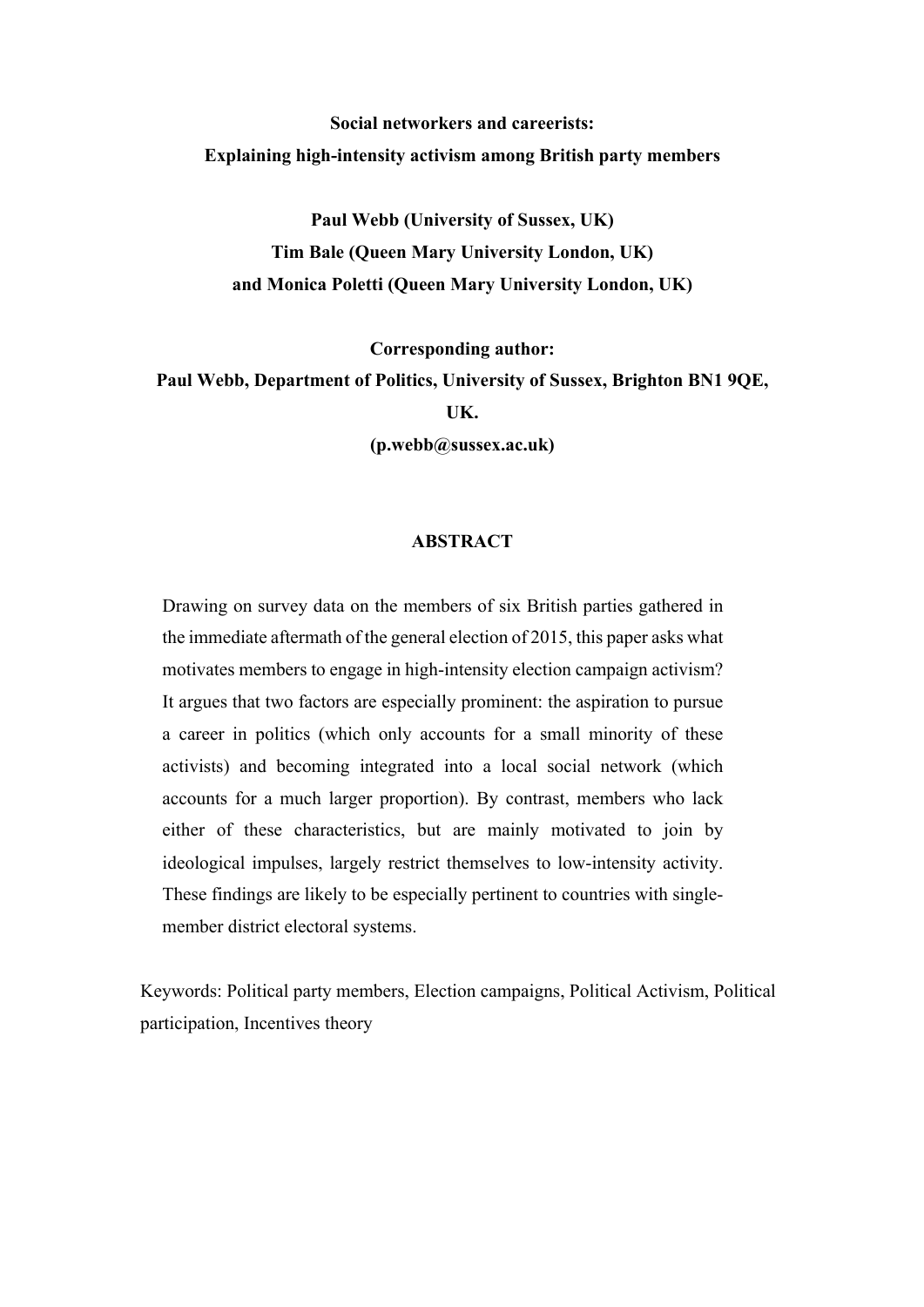Party members matter for election campaigns. There is clear evidence to suggest that there exists a significant association between parties' campaign activity and their electoral performance at constituency level (Johnston and Pattie, 2003; Karp, Banducci and Bowler, 2008; Fisher and Denver, 2009; André and Depauw, 2015). There is also evidence to suggest that party members in particular make a difference (Seyd and Whiteley, 1992: 195-200) – not surprisingly, perhaps, since it is they who provide a good deal (although not necessarily all - see Fisher, Fieldhouse and Cutts, 2014; Scarrow, 2014: 103-109; Webb, Bale & Poletti 2017) of the voluntary workers who operate phone banks, deliver leaflets, and canvass door-to-door in the run-up to the election and then remind people to vote and even help them get to the polling stations on election day itself. Indeed, it is these campaign activities – along with contributing funds, playing some role in policy formation, being 'ambassadors in the community', providing a pool of recruits for elected office, and furnishing a degree of legitimacy to what would otherwise be transparently hollow organisations – that are at the heart of what members supposedly do for their parties (Scarrow 1994).

Our aim in this paper is to make use of recently gathered data from the UK in order to understand what might drive the amount and intensity of activity that members undertake on behalf of their parties during election campaigns. In previous research, we have shown how party members' campaign activity compares with that of nonmember supporters (Webb, Bale and Poletti 2017), and how traditional 'offline' campaign activity is influenced by different drivers than 'online' activity (such as using Twitter and Facebook to spread messages supporting candidates); in particular, we discovered that factors associated with the national party bear more strongly on members' online activity, while factors associated with the local party and constituency context have greater influence on offline activity (Bale, Webb & Poletti 2018). This paper moves beyond this previous research primarily in terms of the dependent variable; here we do not seek merely to describe and explain the *range* of campaign activities, as measured by additive scales, but rather to explain the *intensity* of campaign activity, as measured by (a) the time committed to campaigning by members and (b) willingness to engage in the most demanding acts. Our dataset provides a unique opportunity to investigate what drives members to undertake the unpaid high-intensity campaign work that is so central to electoral success.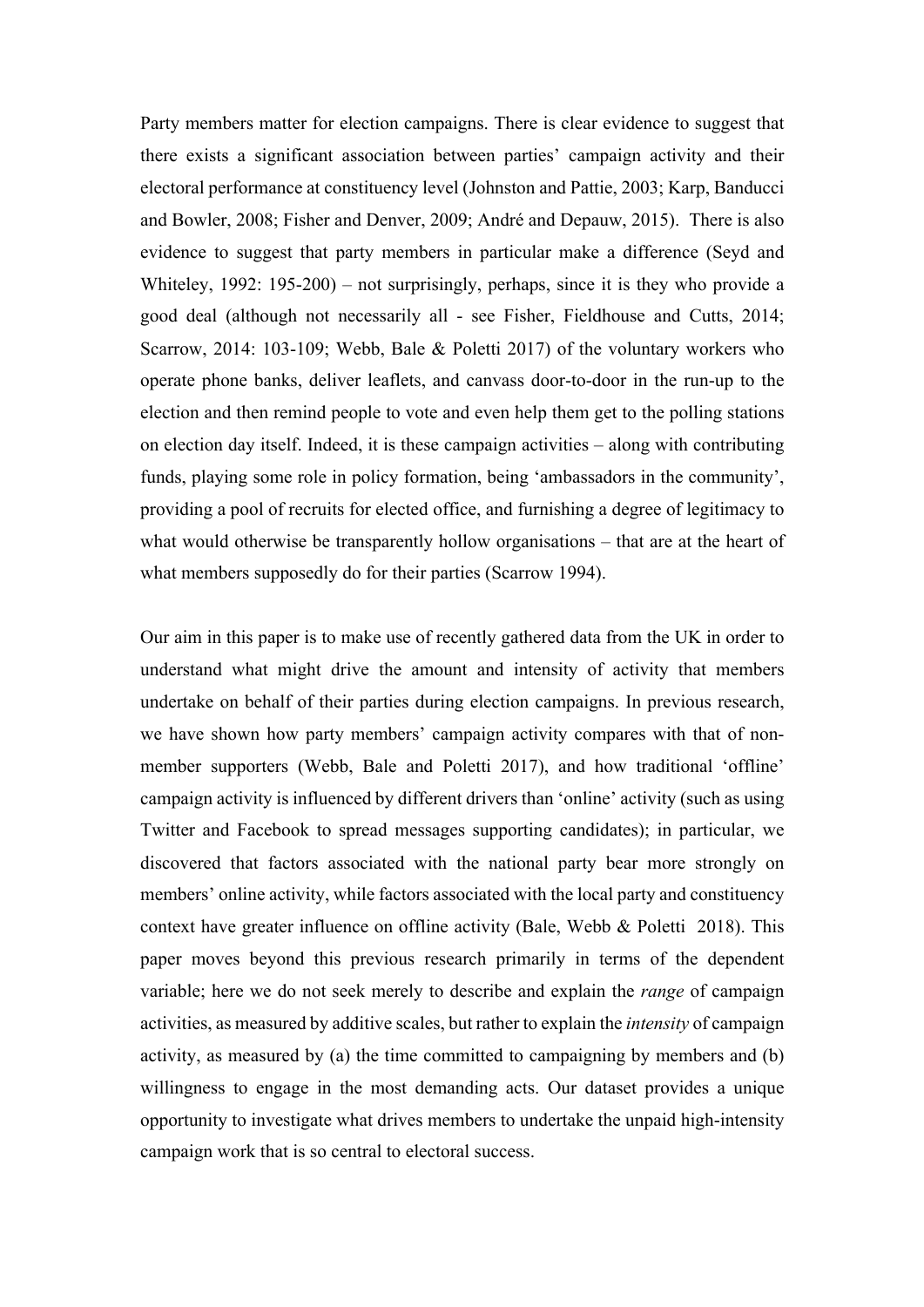In doing this, we draw on one of the best-known approaches to explaining activism among party members, that of incentives theory. Seminally inspired by the work of Clark and Wilson (1961), and further elaborated in the 'General Incentives Model' (GIM) developed by Patrick Seyd and Paul Whiteley (1992; Whiteley, Seyd and Richardson, 1994; Whiteley and Seyd, 1998; Whiteley, Seyd and Billinghurst, 2005), we show how different types of activity are connected with different motivations for joining parties. Specifically, we demonstrate that two factors are especially prominent in the context of single-member electoral districts: the aspiration to pursue a career in politics (which only accounts for a small minority of these activists) and being integrated in a local social network based around party life (which accounts for a much larger proportion). By contrast, members who lack either of these characteristics, but are mainly motivated to join by purposive (that is, policy and ideological) impulses, largely restrict themselves to low-intensity activity. While our data is from the UK, we believe that the findings should resonate more widely, especially in countries with single-member electoral districts, be they in plurality or mixed systems like MMP. Wherever parties run candidates in elections they will require the active commitment of volunteer labour, much of which will come from formally affiliated members. Members are most likely to form part of and become embedded within social networks where they operate in defined territories with relatively small district magnitudes; by contrast, it is far less likely that members could construct local social networks in multimember constituencies that cover large territories. Hence, the particular relevance of this research to single-member district electoral systems.

#### **Theoretical approach**

Only Whiteley and Seyd have expressly investigated the causes and extent of 'highintensity' activism. They define it simply as 'participation that takes a lot of time and effort' (2002: 1), and empirically they measure it using a scale derived from five types of activity – leafletting or canvassing voters during campaigns, standing for elective public office, attending party meetings, and standing for internal party office. This scale is distinct from a separate one designed to measure 'low-intensity' activity. In this paper, our concern lies exclusively with election campaign activism rather than with forms of general participation that members might engage in between elections. As such, this already sharpens the focus onto what are usually the most intense moments of membership activity, but we then further refine our investigation by measuring the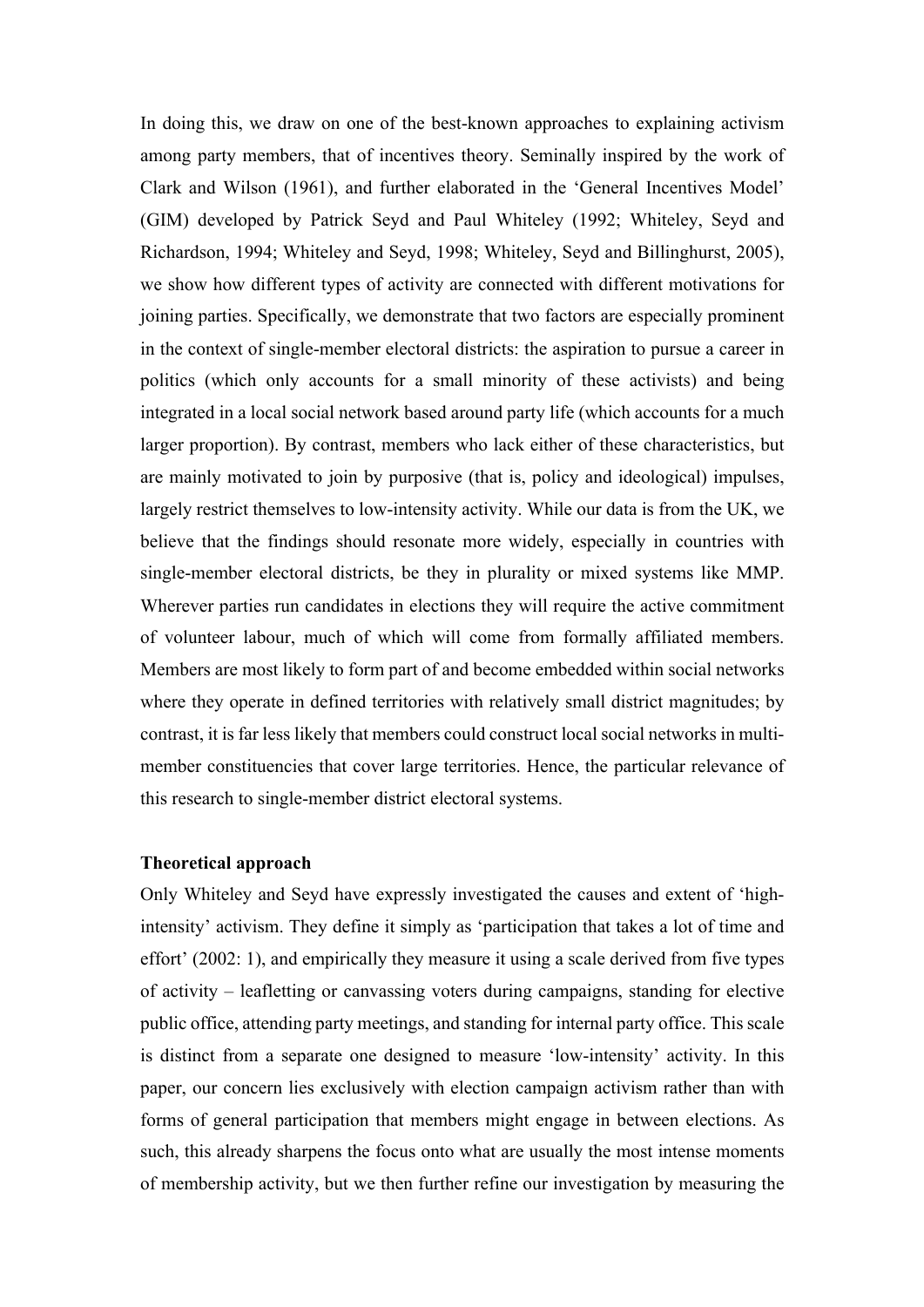intensity of campaign activity in two ways; the first is through the overall amount of time spent on campaign activity, while the second distinguishes between low-, mediumand high-intensity activities according to the amount of time and effort they entail. We would therefore claim not merely to update Whiteley and Seyd's work with more recent data, but to adopt more demanding benchmarks for 'high-intensity' work.

Theoretically, too, our approach connects with these authors. The best-known approach to describing and explaining the campaign activity of British party members in recent years is their General Incentives Model. This was 'grounded in the assumption that participation occurs in response to different kinds of incentives…but it goes beyond a narrowly cast economic analysis of incentives to include emotional attachments to the party, moral concerns, and social norms, variables which lie outside the standard costbenefit approach to decision-making' (Whiteley, Seyd and Richardson, 1994: 109). To summarize the model, it incorporates a combination of the following: An individual's perception of the probability that participation in group activity through the party will achieve a desired collective policy outcome; their assessment of the selective outcome or process benefits of activism; their ideological motivations for activism; their altruistic motivations for activism; their perception that it is a social norm to be active in the party; their expressive or affective motivations for activism; and their perception of the costs of activism.

While these factors draw in part on rational choice and social-psychological approaches, they are more directly derived from the pioneering work of Clark and Wilson (1961), who distinguished between three groups of incentives – purposive, material and solidary. *Purposive* incentives are connected with the stated goals of an organisation; in GIM terms we can categorize both ideological and collective policy motivations as part and parcel of the purposive category. People are frequently motivated to join parties by these core organizational purposes. By contrast, *material* incentives reflect the desire to achieve tangible personal material rewards for participation (eg, career benefits), and would be broadly the same as selective outcome motivations in GIM terms. *Solidary* incentives relate to the satisfaction derived from the process of participation, including sociability and camaraderie, and relate to social process and norm incentives in GIM terms.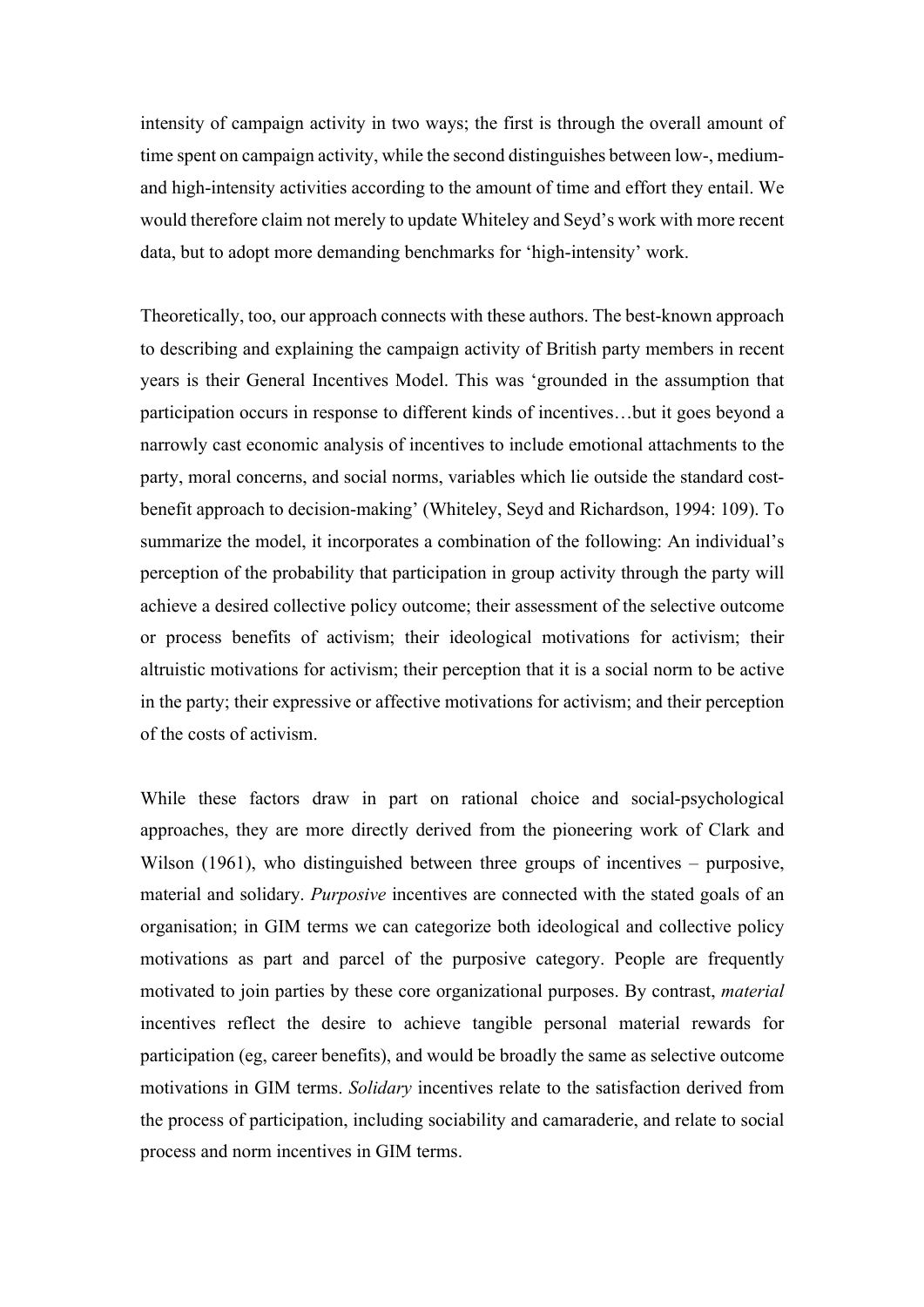In this paper, we propose to revert to Clark and Wilson's original categorisation to understand the level and intensity of campaign activism among British party members. We are prompted to do this by Whiteley and Seyd's observation that '... mixing with other like-minded individuals and harbouring ambitions for a political career are both powerful motives for participating in high-cost types of activities. Not surprisingly, they play a much less significant role in explaining low-intensity participation' (2002: 87). It is precisely this distinction between the drivers of low- and high-intensity forms of activism that interest us. Whiteley and Seyd emphasize three key types of incentive which are especially powerful predictors of high-intensity activity – selective outcome, selective process and ideological – that broadly equate to Clark and Wilson's tripartite categorization of material, solidary and purposive incentives (2002: 112). Specifically, then, we suggest that members are significantly more likely to engage in high levels of election campaign activity and high-intensity forms of activity if they are strongly motivated either by *material* or *solidary* incentives. Virtually all party members can be assumed to share their party's *purposive* incentives: after all, it is hard to imagine anyone who did not do so joining up in the first place. But purposive incentives alone are not enough to inspire people to commit significant amounts of time and effort to election campaign activity. Those who become party members as an expression of their political identity but who, beyond this, have no aspiration to pursue a political career or to immerse themselves in a social network based around the local party, are unlikely to develop into highly committed activists who devote a considerable amount of time and effort to the most demanding campaign activities. They may be happy to wear their political adherence as a badge of identity, but not to pay the opportunity costs of heavy campaign commitment.

By contrast, the selective outcome ambition of a political career is an obvious motivation for becoming highly active in party activity; one could hardly expect to be adopted as a candidate for elective office without first having demonstrated a high level of commitment through an extraordinary willingness to campaign on behalf of other candidates. Equally, when one is embedded in a social network of personal contacts in the local community, in which there are strong norms of engagement in both social and political activity, this is likely to lead to high levels of campaign activity. Those who see party membership as more than a passive expression of political identity may be motivated to do so '…not only as a means for the cooperative pursuit of interests, but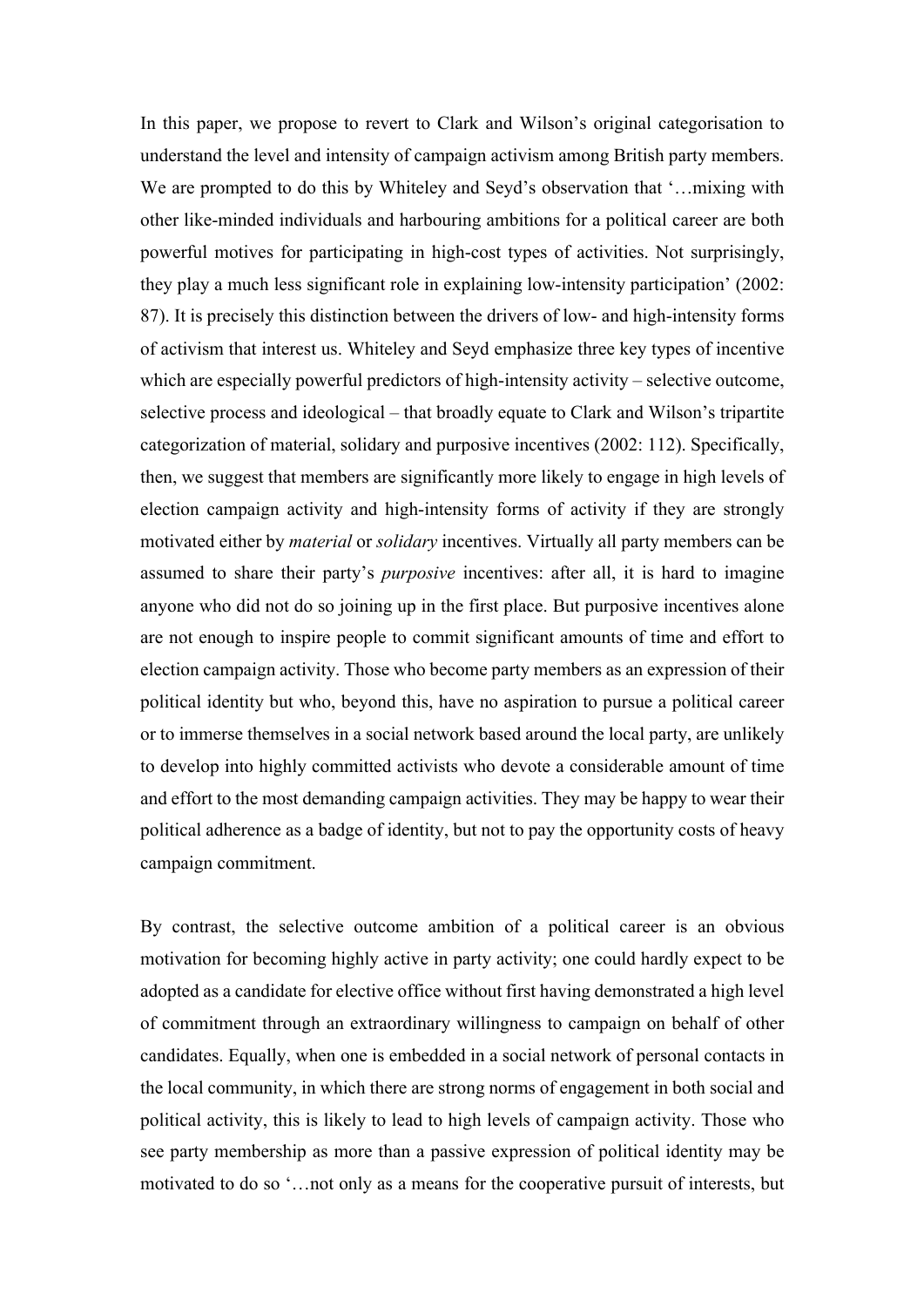also specifically in order to fulfil the need for a network of friends and acquaintances with whom one can enjoy a shared life' (Moyser and Parry 1997: 43). Once an individual becomes immersed in a network of personal contacts with shared purposive goals, group norms of participation and mutual active support are generated. As Diana Mutz says, 'the more people interact with one another within a social context, the more norms of participation will be transmitted and the more people will be recruited into political activity' (2002: 839). Social capital theory offers further substantiation of this idea. Putnam famously defined social capital as the 'networks, norms and trust that enable participants to act together more effectively to pursue shared objectives' (1995: 664). Of particular relevance to political parties is the concept of 'bonding social capital' which is the process by which social trust between members of a network becomes so pronounced that 'in-group loyalty may also create out-group antagonism' (2000: 22-23). Putnam believed that higher levels of social capital would produce higher levels of civic and political participation. Relatedly, in the context of British political parties, Seyd and Whiteley argued that direct contact between members was a crucial ingredient in the participatory mix: 'The incentives that promote participation can only work properly through face-to-face contact with other like-minded individuals' (2002: 147). Empirically, Pattie et al (2003: 457) found that 'the more groups people are members of and *the more active they are in informal networks* (emphasis added), the more civic actions they are likely to undertake'.

In view of these theoretical and empirical considerations, we set out to test the following hypotheses in this paper, which can be divided into those pertaining to material, solidary and purposive incentives:

#### *Material incentive hypotheses*

H1a: The greater the incentive to become an elected politician, the more active a party member will be in an election campaign.

H1b: The greater the incentive to become an elected politician, the more willing a party member will be to undertake high-intensity forms of activity in an election campaign.

#### *Solidary incentive hypotheses*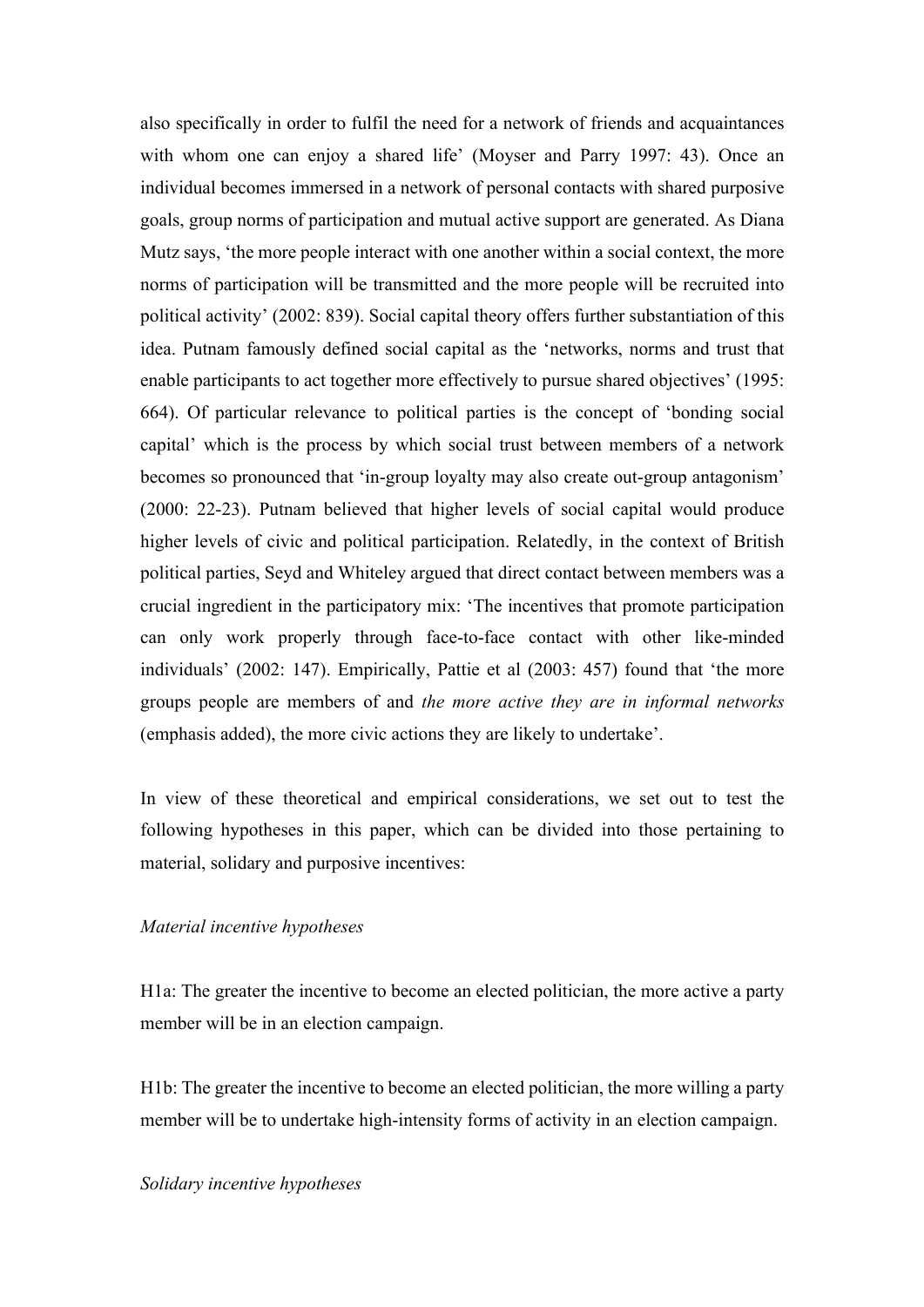H2a: The more embedded in a local party social network an individual is, the more active a party member will be in an election campaign.

H2b: The more embedded in a local party social network an individual is, the more willing a party member will be to undertake high-intensity forms of activity in an election campaign.

#### *Relative explanatory power of purposive, material and solidary incentives*

H3a: In general, material and solidary incentives will be stronger drivers of campaign activism than purposive ones.

H3b: The more intensive the form of campaign activism, the greater the relative explanatory power of material and solidary incentives compared to purposive incentives.

#### **Data and measures**

Our data were gathered in the immediate aftermath of the UK general election of May 2015. This was a high-volatility election that exemplified the gradual erosion of the classic two-party domination of British politics by Labour and the Conservatives that has long been associated with the party system at Westminster (Webb 2016). In 2015, the major parties took just two-thirds of the popular vote, compared to approximately 90% that they had habitually absorbed prior to the mid-1970s. With less than 15% of voters claiming to be strong partisan identifiers and more than 40% changing their party from the previous election in 2010, $\frac{1}{1}$  it is no surprise that Total Net Volatility rose to 17.6 (with TNV scores rarely reaching 10 in post-war UK elections). The complex multidimensionality of the electoral context is underlined by the rather different party systems that now exist in the main four constituent territories of the UK: the Scottish National Party (SNP) has undoubtedly emerged as a major competitor north of the border, while the Welsh Nationalists Plaid Cymru are significant in Wales – and Northern Ireland has long had its own unique party system based on the historical ethnic divisions between Irish nationalists/republicans and British unionists. In England, the picture was further complicated in 2015 by the rise of the right-wing populist and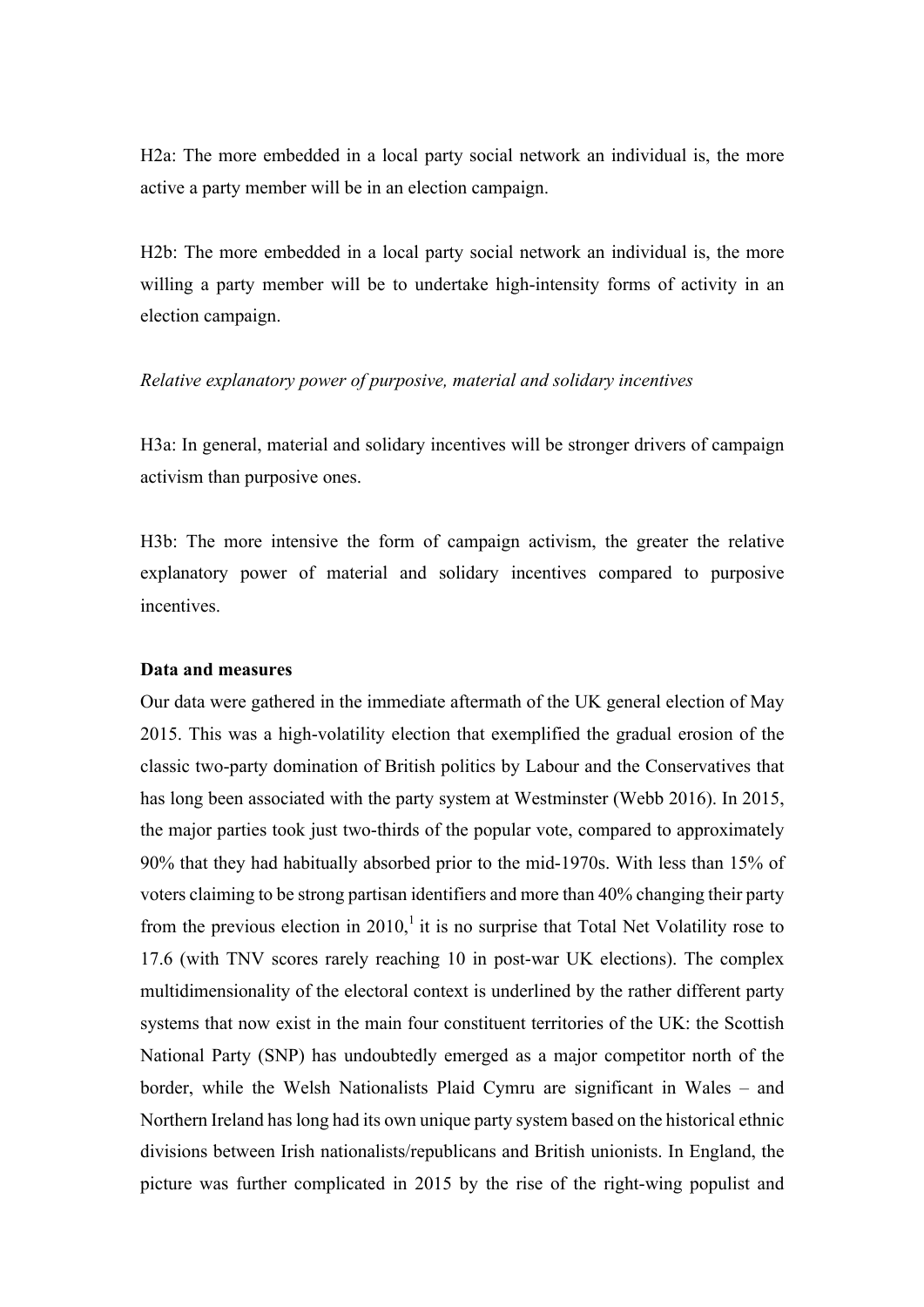Eurosceptic United Kingdom Independence Party and, to a lesser extent, by the Green Party. All of this made for a context in which – notwithstanding the fact that the majority of seats were 'safe' - the potential for vote-switching was high by British standards; this meant that the impact of constituency campaign efforts was certain to play a critically important part – which in turn implies that the role played active party members at constituency level was vital. So, what drove the most intensely active of the them to volunteer their labour as they did?

In order to answer this question, we surveyed 5696 members of six British (but not Northern Irish) parties within two weeks of the general election.<sup>2</sup> The (online) survey was conducted for us by YouGov and funded by the ESRC as part on an ongoing project on party membership in the UK. $3$  We deploy two types of dependent variable, each of which taps the intensity of campaign activity, albeit in rather different ways. The first is a self-reported measure of time commitment to the 2015 election campaign. This is an ordinal variable ranging across 7 categories (from 'none at all', to 'more than 40 hours'). This is the most intuitive way of measuring how active an individual member was on behalf of his or her party, but in addition we also investigate the different forms of activity, distinguishing between low, medium and high-intensity forms of campaign activity that are all commonly undertaken in the context of British general elections. These are additive scales constructed as follows:

- a. Low-intensity (FB, Twitter, displaying a poster on behalf of a candidate)
- b. Medium-intensity (delivering leaflets to residential accommodation on behalf of candidates, attending election hustings or other related meetings, driving voters to  $\text{polls}^4$ )
- c. High-intensity (canvassing, running local party committees, standing as candidates<sup>5</sup>)

The logic of this tripartite classification is as follows. Low-intensity acts do not require a party members to walk out of their front door, or have any direct contact with others: each of these acts can be performed while remaining safely at home; social media activity might require some investment of time, though nothing out of the ordinary compared to other citizens who are not even party members. Medium-intensity acts require the individual party members to step out of the comfort zone of home and to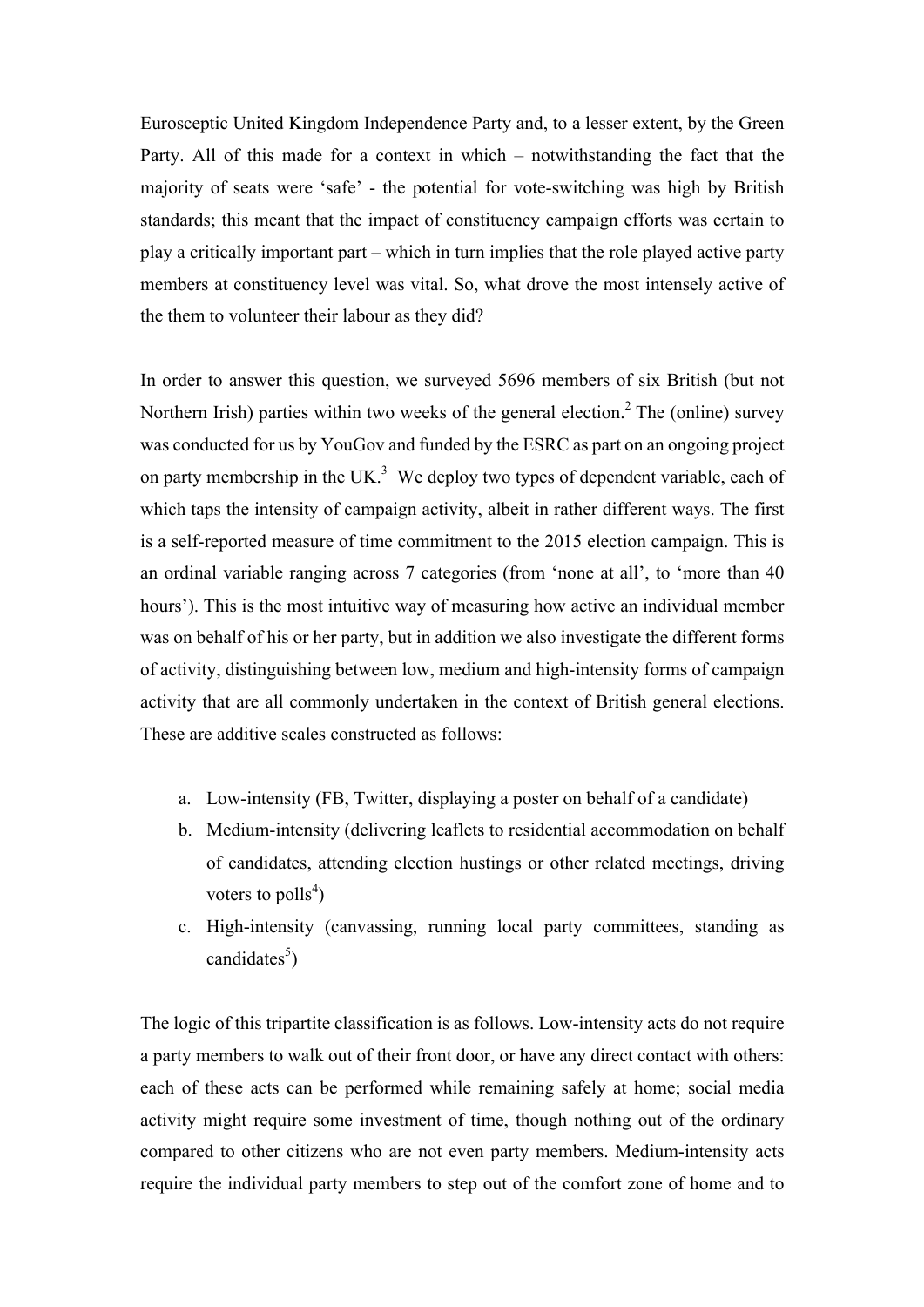interact (although quite possibly only passively – which is to say, without actually engaging in face-to-face political discussion) with others. Being physically present in the effort to disseminate party publicity, support a candidate and mobilize the vote, requires a greater commitment of time and effort than any of the low-intensity acts. High-intensity acts require still greater efforts of time and commitment, and carry with them a higher level of political and organizational responsibility than low or mediumintensity acts: to run party committees or stand as a candidate, even in a local election, is to share in responsibility for strategic and/or logistical thinking; to canvass voter support, is to share in responsibility for implementing such plans, and to risk – albeit often inadvertently – being drawn into political discussion as a party spokesperson.<sup>6</sup> Each of these 4-point scales ranges from 0-1, from no campaign acts to three campaign acts in each category. We treat these as ordinal scales; thus, in total we have four dependent variables on which we perform ordinal logistic regression. As one would expect, the higher the intensity of an activity, the fewer the number of members willing to engage in it. Thus, while 71.9% of respondents engaged in some form of lowintensity activity, only 51.9% took part in medium-intensity activities, and just 33.9% in high-intensity activity. Alternatively, some 17.4% of members recorded the maximum score on the low-intensity scale, while only 3.2% did so on the mediumintensity scale, and 2.3% on the high-intensity scale. This alone tends to justify their description as low, medium and high-intensity activities, but as a further illustration, of those respondents who reported having done the maximum number of low-intensity activities, 19% spent less than 5 hours on the campaign, while 32% did more than 40 hours; by comparison, the respective figures for those having done the maximum number of medium-intensity acts were 0.3% and 62.7%, and for those having done the maximum number of high-intensity acts they were 0% and 82%. In short, the more intense the form of activity, the more hours a party member is likely to spend campaigning. Empirically, the relationship between our threefold classification of campaign activities and time consumed by each of them is clear.

The independent variables are principally designed to capture the three types of incentive set out above:

a) Purposive incentives: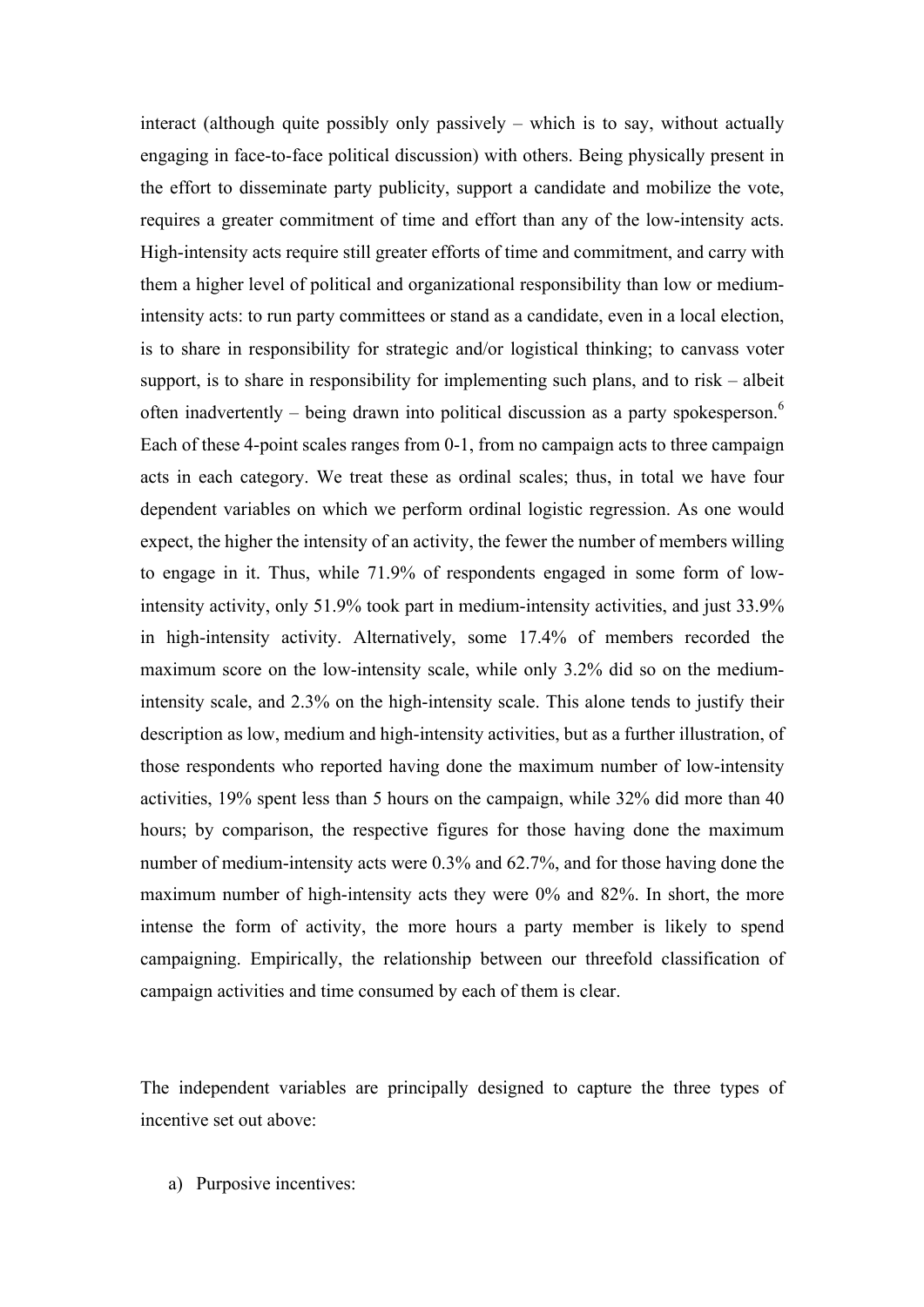- Joined the party because of collective policy motivations
- Joined the party because of belief in party principles
- Subjective left-right distance from respondent's own *national* party
- b) Material (selective outcome) incentives:
- Joined the party because of desire to become an elected politician
- c) Solidary (social network) effects:
- Joined the party because of desire to mix with like-minded people
- Subjective left-right distance from respondent's own *local* party
- Frequency of face-to-face contact with others in party during past 12 months
- Frequency of phone contact with others in party during past 12 months
- Frequency of email contact with others in party during past 12 months<sup>7</sup>

The variables recording incentives for joining the party are measured on 11-point scales, with respondents indicating how important these reasons were for becoming members (0=low,10=high). We have dichotomized these measures in the models in order to distinguish between 'high' and 'low' incentives in these terms. On some of these variables there is limited variation (eg. unsurprisingly, the majority of respondents score highly on their claimed commitment to party principles, or policy objectives), so it is useful to identify those who somehow stand out as having a *really* high score on such variables. By dichotomizing scores as near as possible to the median respondent, we are able to identify those who are above the median value as especially 'high' on these scales.<sup>8</sup>

In addition, our models incorporate two measures of perceived ideological distance – one from the respondent's own party nationally, and one from the respondent's local party branch. The former is deployed here as an indicator of affinity with the national party's overall purposive objectives, whereas the latter is used as an indicator of integration into the local party's social network. While any measure of ideological location could of course be regarded principally as a purposive indicator, we contend that in the specific context of the local party branch, it is better understood in terms of solidary social network connection. Perceived ideological distance from those who one actually encounters face-to-face (or at least person-to-person) in the locality, should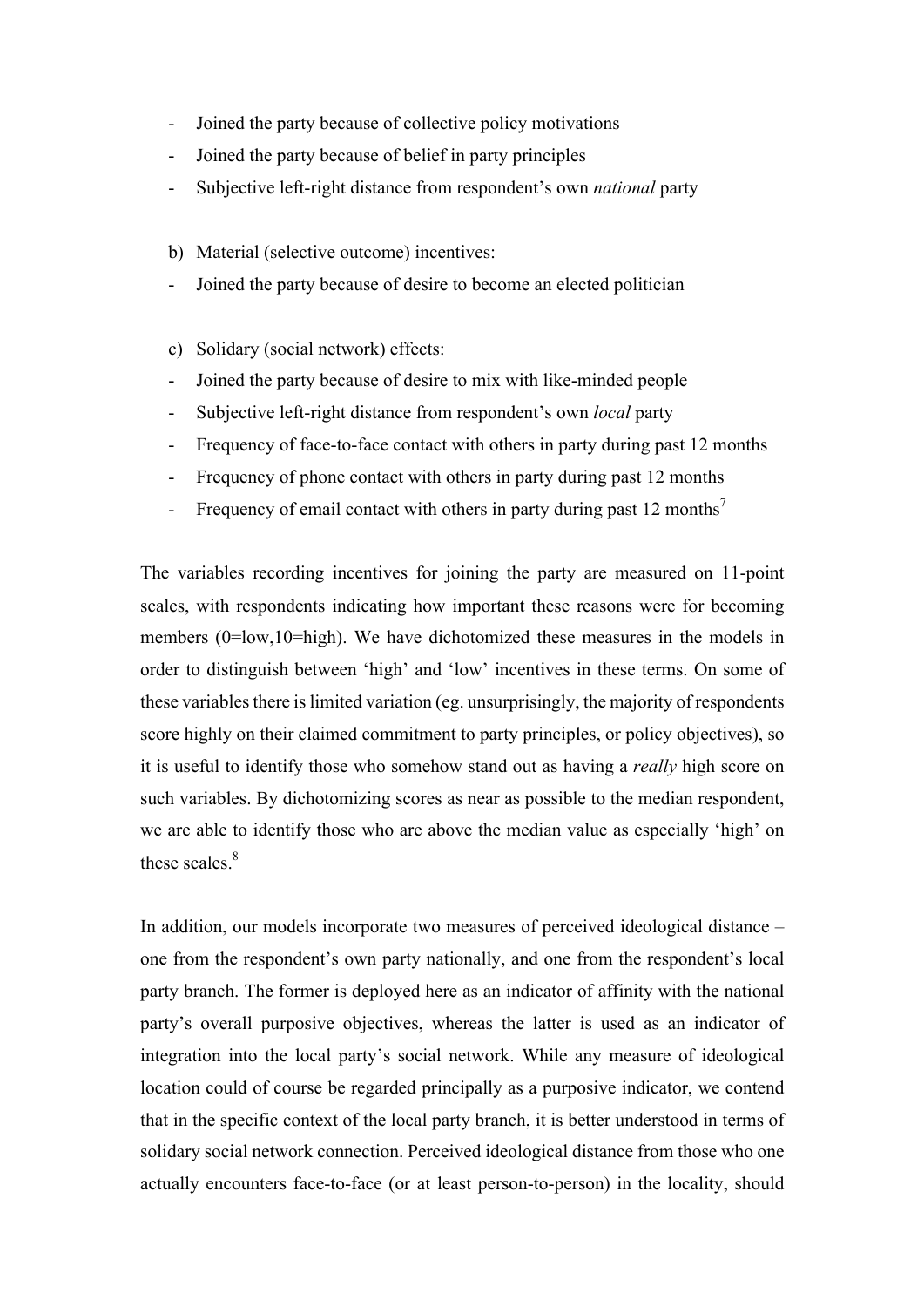one choose to become active, is highly likely be a factor that determines whether or not one feels disposed to join this local community network. If a member feels alienated from other local members in terms of political position, the incentive to attend meetings or go out canvassing with them will almost certainly be reduced. To this extent, it is another way of gauging the impact of mixing socially with 'like-minded people'. These ideological proximity measures are derived by asking respondents to locate themselves and their national/local parties on numerical left-right scales running from 0 (left) to 10 (right), and calculating the absolute difference between the two.

Descriptive statistics for these and all other variables included in our analysis are reported in the Appendix (Tables A1-A5) and provide a clear indication that relatively few members are motivated by the desire to become part of a social network of likeminded people, and even fewer to pursue a career as an elected politician. Thus, while 20.9% of respondents gave themselves a score of 8 or higher on the importance of mixing with like-minded individuals (a solidary incentive), only 4.9% gave themselves equally high scores on the importance of becoming an elected politician. By contrast, far more people – as one would expect – scored this highly on the three purposive incentive scales, the respective percentages being 72% (party principles), 71.5% (positive collective policy incentives) and 48.3% (collective negative policy incentives). This suggests that relatively few party members are ambitious political careerists or social networkers – but as we shall see, they are nonetheless crucial to the core activist component of political parties.

#### **Data analysis: Model results**

In Tables 1 and 2 we report the results of ordinal logistic regression models of our dependent variables. Each of the independent variables outlines is entered in each model, in addition to demographic controls for gender, education and social grade. Our discussion is limited to the predictors of theoretical interest, rather than the control variables. We start by modelling the dependent variable of *time committed to the 2015 election campaign* (Table 1). This shows that two of the purposive incentives are significant and in the expected direction: collective policy incentives  $(p<0.05)$  and belief in party principles  $(p<0.01)$ ; the higher the scores on these incentives, the more likely a respondent is to be active. However, the other purposive incentive (subjective left-right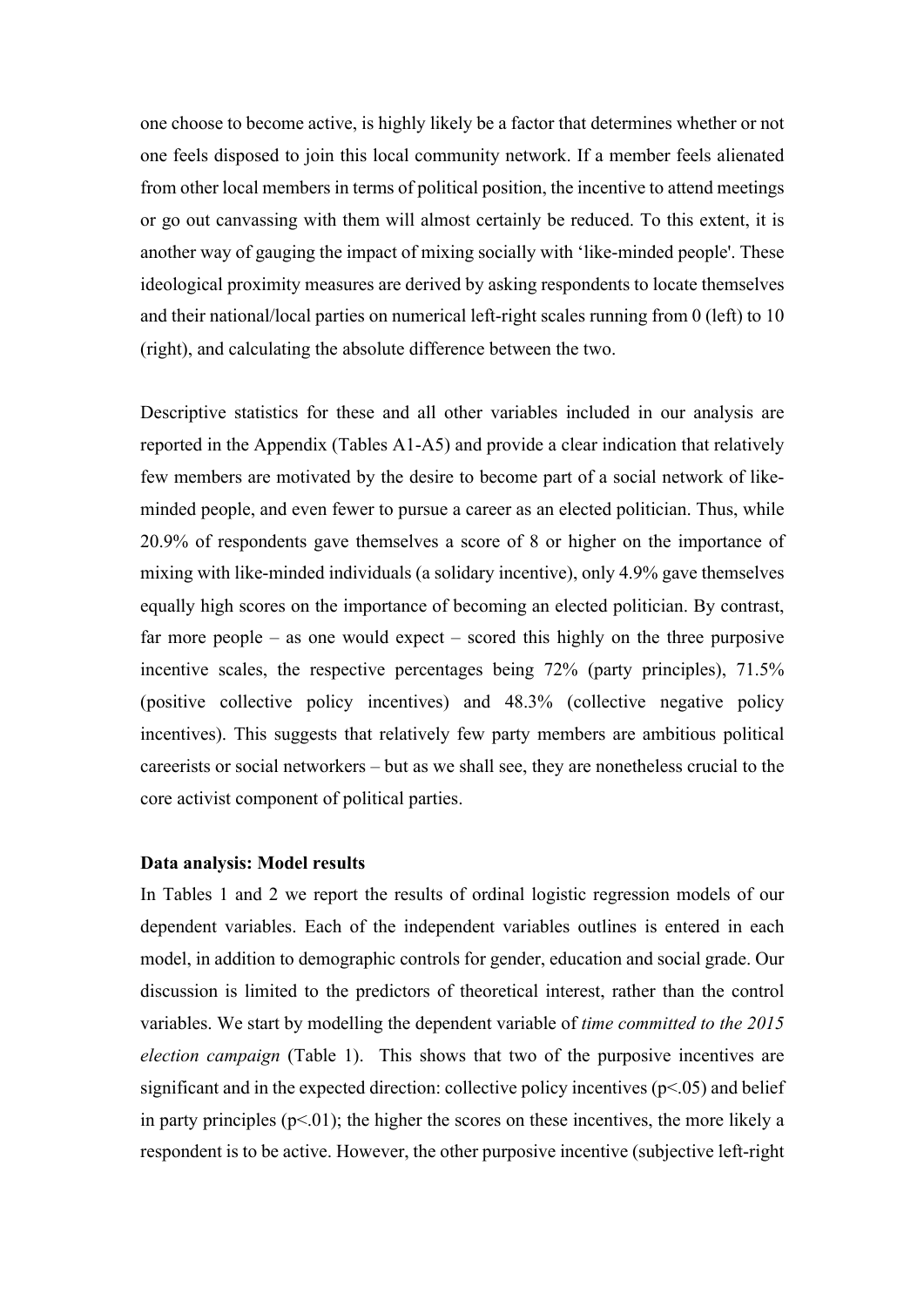ideological distance from the *national* party) does not impact significantly on time spent on campaigning.

#### TABLE 1 ABOUT HERE

By contrast, all of the material and social network effects prove to be significant and in the expected directions. With respect to the former, the greater the desire to become an elected politician, the more time spent campaigning  $(p<.001)$ . Similarly, the desire to mix with like-minded people, subjective left-right proximity to the *local* party, and greater frequency of face-to-face and phone contacts with other individuals in the party during the previous 12 months are all significantly associated with greater campaign time commitment ( $p<.001$ ). Respondents claiming frequent ( $p<.01$ ) or regular ( $p<.05$ ) email contacts are also significantly more likely to campaign than those claiming no email contact.

The overall conclusion of this model is clear: while most effects occur in the expected direction, the odds ratios suggest that social network factors are especially strong predictors of time spent campaigning. And, within social network effects, those based on personal face-to-face and phone contacts are stronger than email contacts; this is, as we suggest above, not surprising given that email does not necessarily always involve direct personal discursive interaction with other members, but may simply amount to the passive receipt of circulars from local or national party.

#### TABLE 2 ABOUT HERE

Turning to the three models of campaign intensity, we start with *low intensity forms of campaign activity* (see Table 2). Again, of the purposive predictors both collective policy incentives and belief in party principles are significant in the expected direction, while left-right proximity to *national* party is not significant. We also find that the aspiration to pursue a career in politics is not significant for low-intensity activity. However, most of the social network effects are significant and signed as expected: the only one that is non-significant is the frequency of phone contacts with other individuals in the party. The desire to mix with like-minded people, left-right proximity to the *local* party, and frequent, occasional and even rare face-to-face or email contact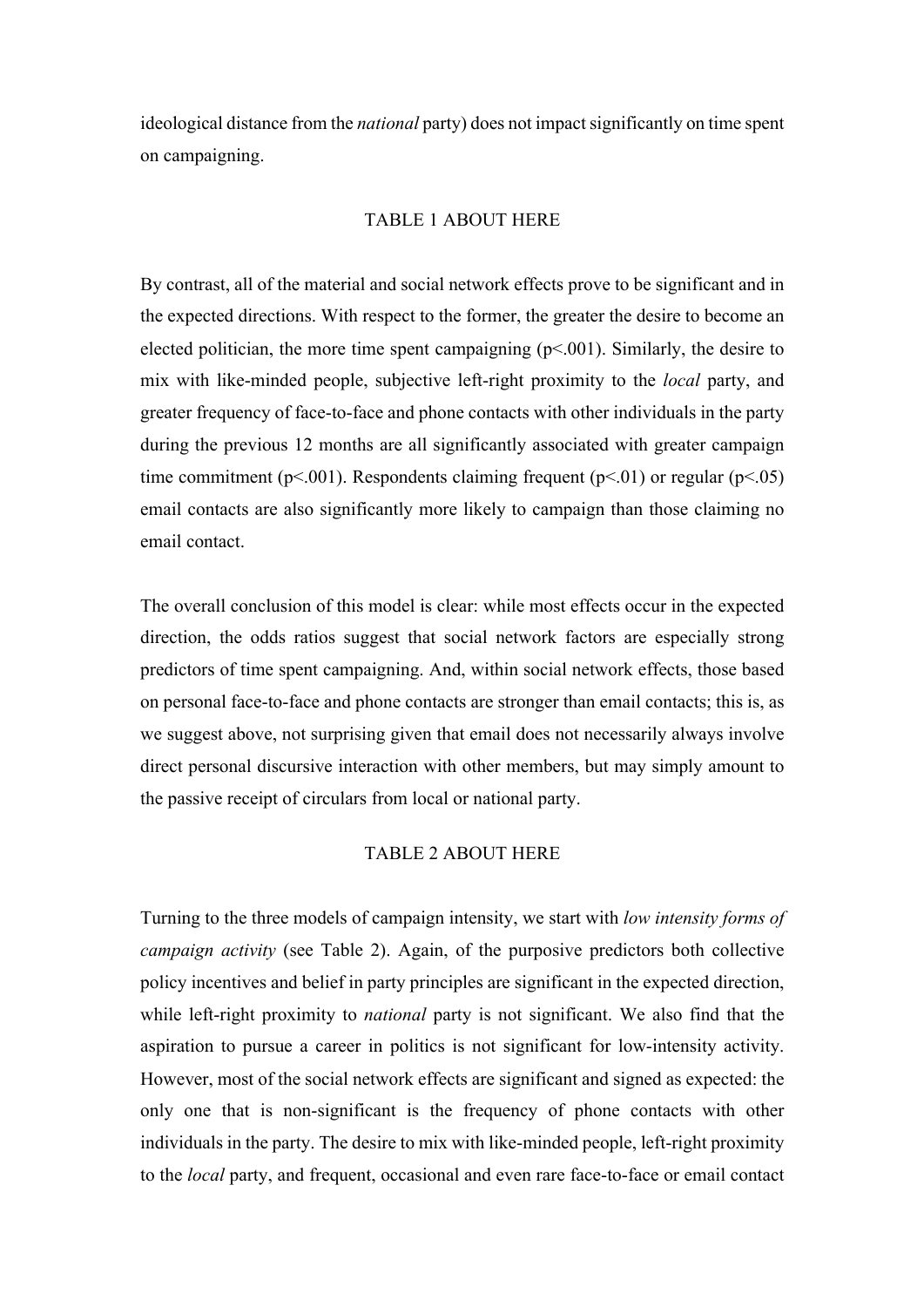with people in the party all make members more likely to engage in low-intensity activity. With respect to demographic controls, we find that women, manual workers and graduates are significantly more likely to participate.

So, overall, social network factors and purposive incentives seem to be more consistently effective than material career incentives when it comes to explaining lowintensity campaign activity. The importance of purposive incentives for low-intensity activity fits with our expectations, while, among social network factors, it is not so surprising that email contact should have a significant impact on low-intensity activism, since this could be a relatively passive form of 'activity'. Moreover, it seems logical to assume that it is relatively easy to move from email to low-intensity activities such as Facebook and Twitter activities, since they are one only 'a click (or nowadays a swipe) away' from each other.

In Table 2, we also report the model of *medium-intensity forms of campaign activity.* The only purposive incentive which proves significant this time is the collective policy factor: the more that this matters to a party member, the more likely they are to score highly on medium-intensity forms of activity  $(p<0.01)$ . The other two purposive incentives are not significant drivers, however, which broadly fits our expectations; purposive motivations may well matter as reasons for joining a party in the first place, and to help foster low-intensity forms of activity, but they will not be enough to push members to commit to more demanding forms of party work. It is a little more surprising, perhaps, to find that the ambition to become a politician is also nonsignificant when it comes to medium-intensity activity, but as we shall see, the real impact of this factor only becomes fully apparent when we consider the highestintensity forms of campaigning. Once again, however, social network effects stand out as the most consistently significant drivers of campaigning; the desire to mix with likeminded people, left-right proximity to the local party, and frequent, occasional and rare face to face or phone contacts with others in the party all serve to foster mediumintensity activity. Email contact with others proves to be mainly non-significant: the sole point of significance here is that respondents claiming frequent email contact are significantly more likely to campaign than those claiming no email contact  $(p<0.01)$ .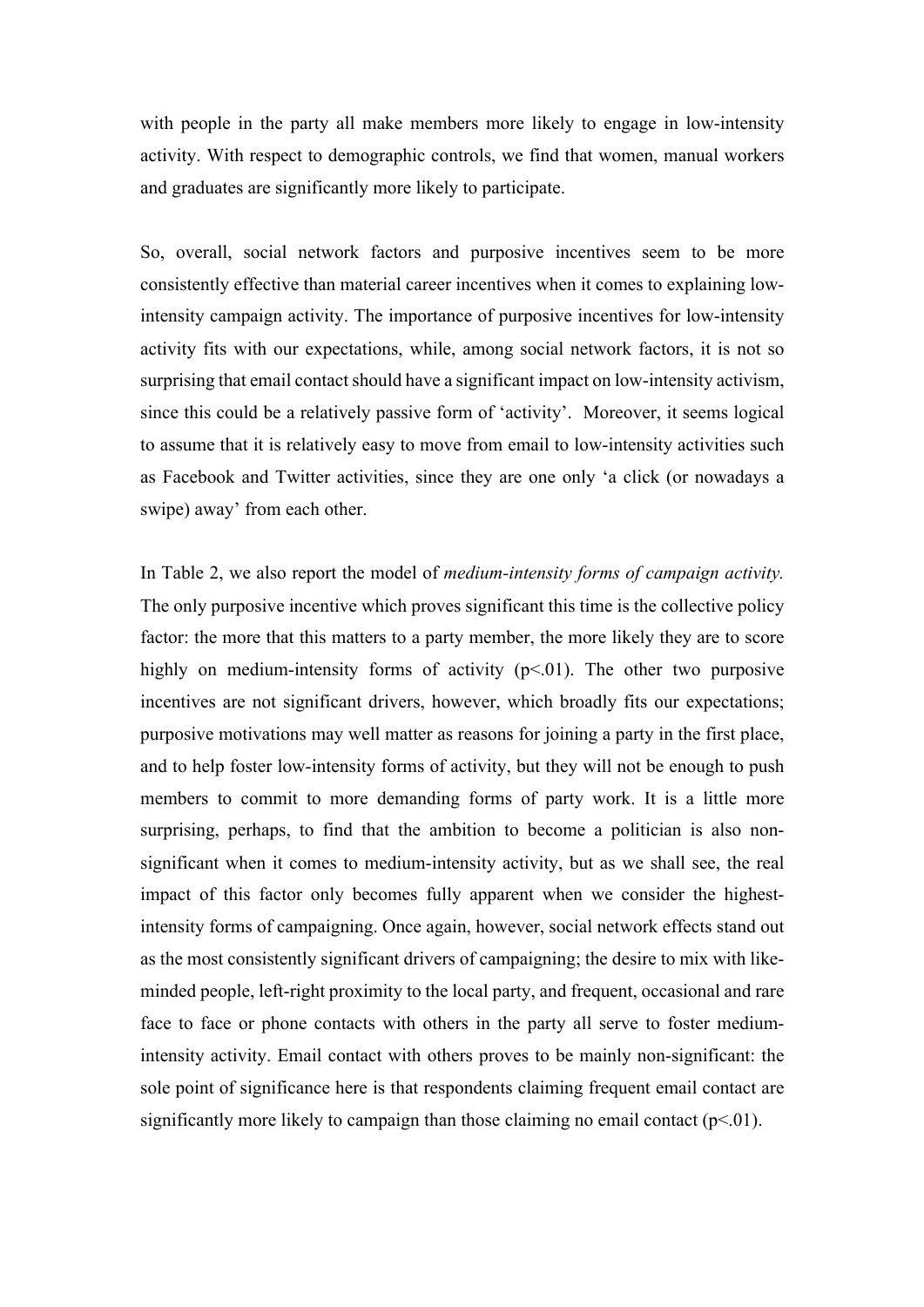Finally, in Table 2, we report the model of *high-intensity forms of campaign activity.* We now find that none of the purposive incentives are significant in explaining highintensity activity. However, this time – as expected – the aspiration to become an elected politician is: the more important this is to a member, the greater his or her willingness to undertake high-intensity activity  $(p<0.01)$ . Likewise, the social network factors are almost entirely significant and signed as expected. Mixing with like-minded people, left-right proximity to the local party, and the frequency of face-to-face and phone contacts with others in the party all impel people to greater levels of highintensity work on behalf of the party. Email contact is mainly non-significant, except that respondents claiming frequent email contact are significantly more likely to campaign than those claiming no email contact  $(p<0.05)$ . Overall, the findings of this model are very similar to those of the medium-intensity model: the main difference between the two is that the ambition to become an elected politician makes an impact this time, making members significantly more likely to engage with high-intensity activity. In addition, men (contrary to our findings in respect of low-intensity activity) and graduates are significantly more likely to engage in high-intensity forms of activity.

#### **Conclusions**

In this paper, we have sought to identify the key factors in driving party members to engage in high-intensity election campaign work on half of their party, as measured by the amount of time they commit to such work, and the nature of that work; we define high-intensity acts as those things which are most demanding in terms of effort, interaction with voters, and level of responsibility. Drawing on incentives theory, we have shown that two things are critical in the context of single-member district contests: the aspiration to become an elected politician, and becoming involved in a social network based around the local constituency party community. While purposive incentives such as ideological or policy preferences certainly help explain why people join parties in the first place (Poletti, Webb  $\&$  Bale 2018) and engage in low-intensity party work, the desire to become a politician (which only accounts for a small number of members) or local social network involvement play a far greater role in persuading people to commit much of their time to high-intensity campaign activity. The greater the time spent on such activity, and the higher the intensity, the more that political career ambition and social networking matter.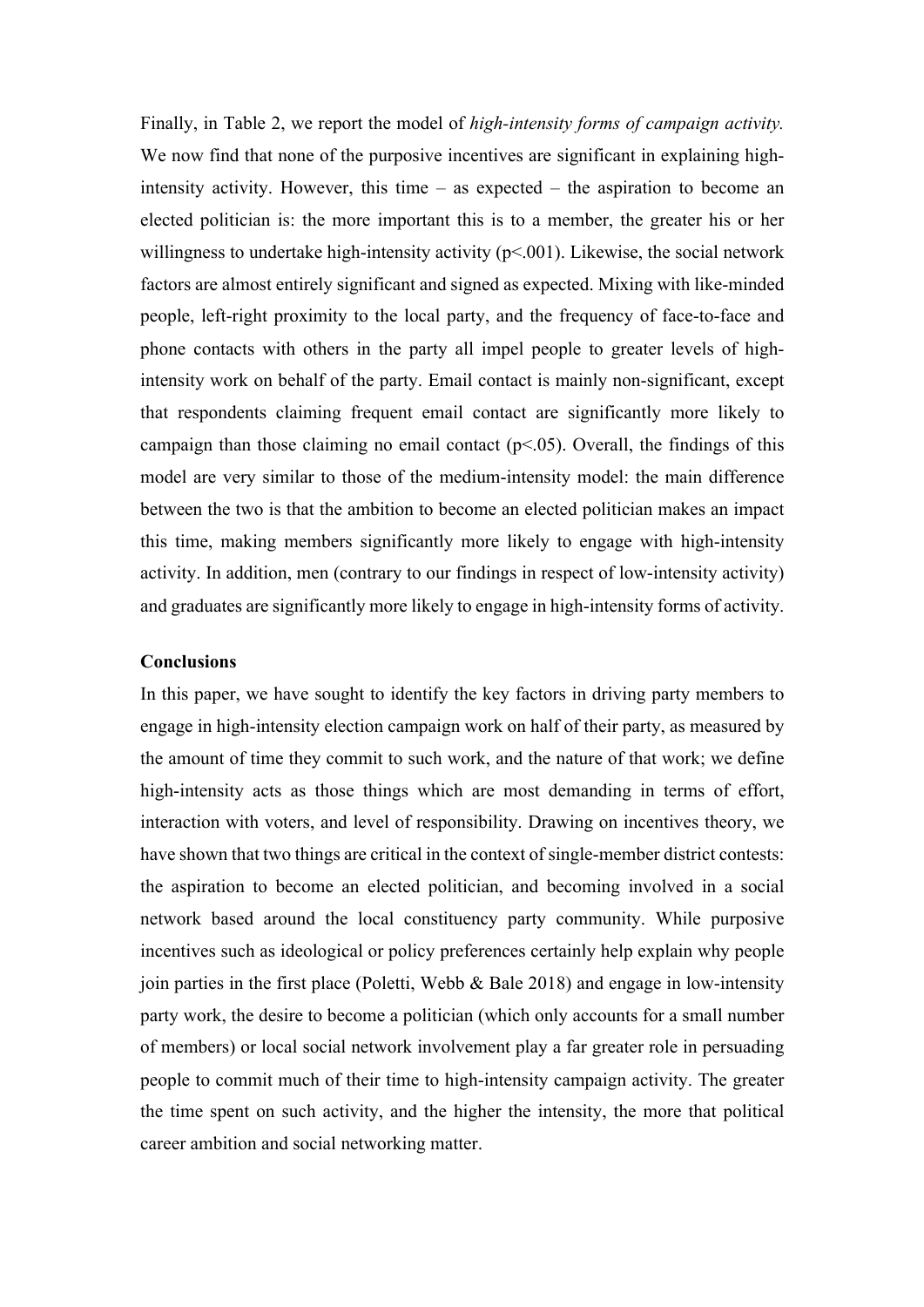What implications does this carry for parties that depend on the campaign inputs of careerists and networkers? By its nature, the first category only has a limited appeal: few citizens, including party members, can actually become elected politicians, even if one includes offices in sub-national levels of government in this calculation. Mobilizing people to become active members of local party social networks would seem to offer more realistic opportunities for parties intent on increasing the number of committed activists. This requires programmes of formal and informal social, as well as political, activities. Of course, this is something that parties have always tried to do, and in fact once did to a very considerable extent (Clark 1981; Savage 1987; Morris 1991; Ball 1998; Weinbren 2005), but it is now widely assumed that it is a harder objective to realize given the wide array of social and leisure activities that people have on contemporary Western society. It is certainly the case that the number of Conservative, Labour and Liberal clubs that were once key venues of party-linked social activity in Britain has declined (Webb 2000: 222). Growing thriving communities of local social networkers around their constituency organizations will not be an easy task for today's parties. But, if they wish to recruit not only more members but more *active* members, then it is something to which they should all turn their attention, even in the digital era.

Finally, we recognise that our findings regarding the importance of social networks are most likely to hold for countries that have single-member electoral districts, either in plurality/majority systems which resemble the UK's, such as India, Botswana, France, Canada, or in mixed systems like Germany, Bolivia and New Zealand. The larger the territory constituting an electoral district, and the greater the number of representatives it returns, the more remote that individual party members within it are likely to be from each other. The likelihood of generating a tightly knit and active social network with a strong sense of community necessarily diminishes under such circumstances; conversely, the lower the district magnitude and smaller the territory covered, the greater the chance of some members bonding personally into a social network. We cannot directly test this argument with data that only relates to the UK, but would suggest that it is an issue with which future research might engage.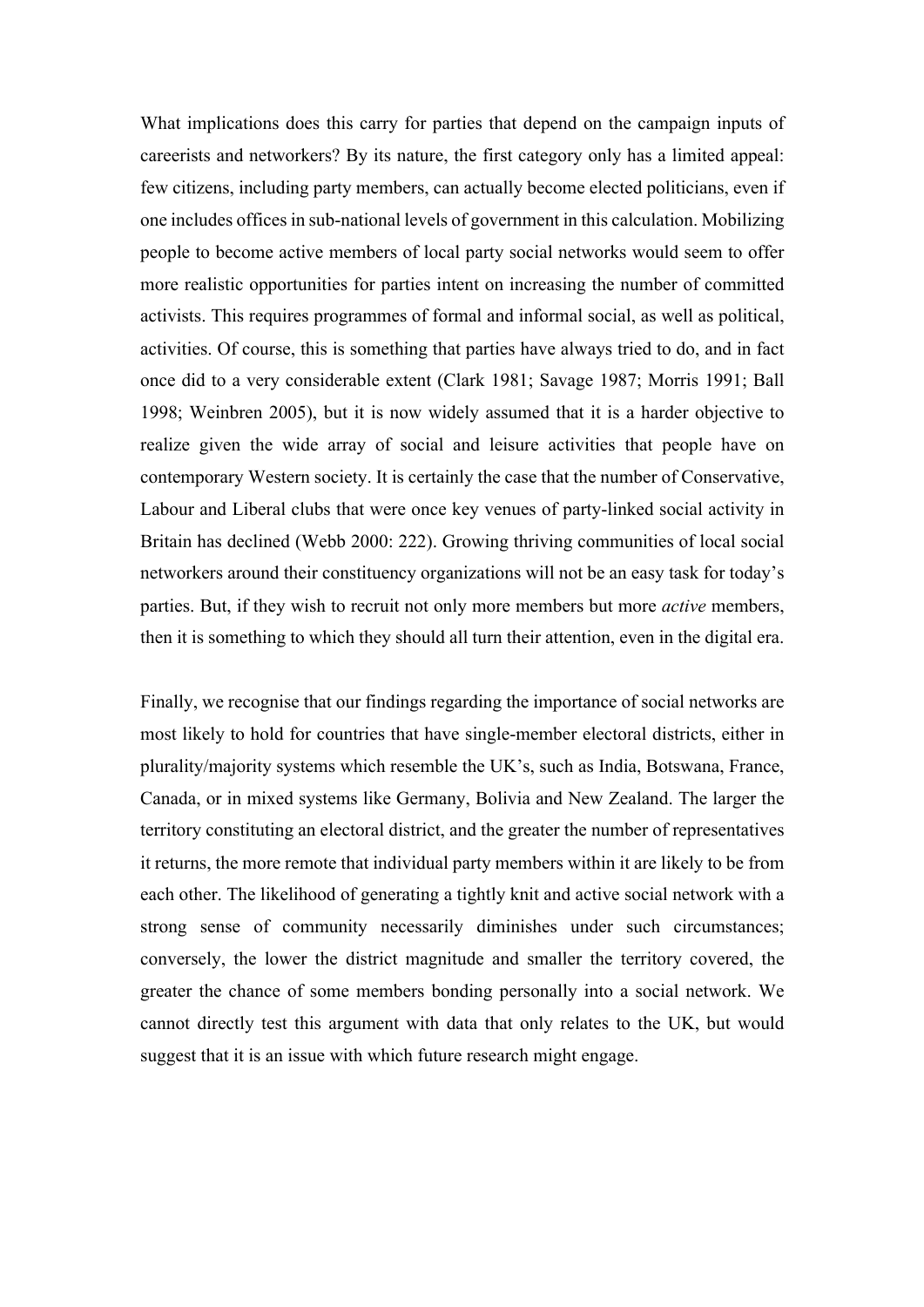### **Acknowledgement**

This research is funded by the UK Economic and Social Research Council's Standard Grant number ES/M007537/1. We gratefully acknowledge this support.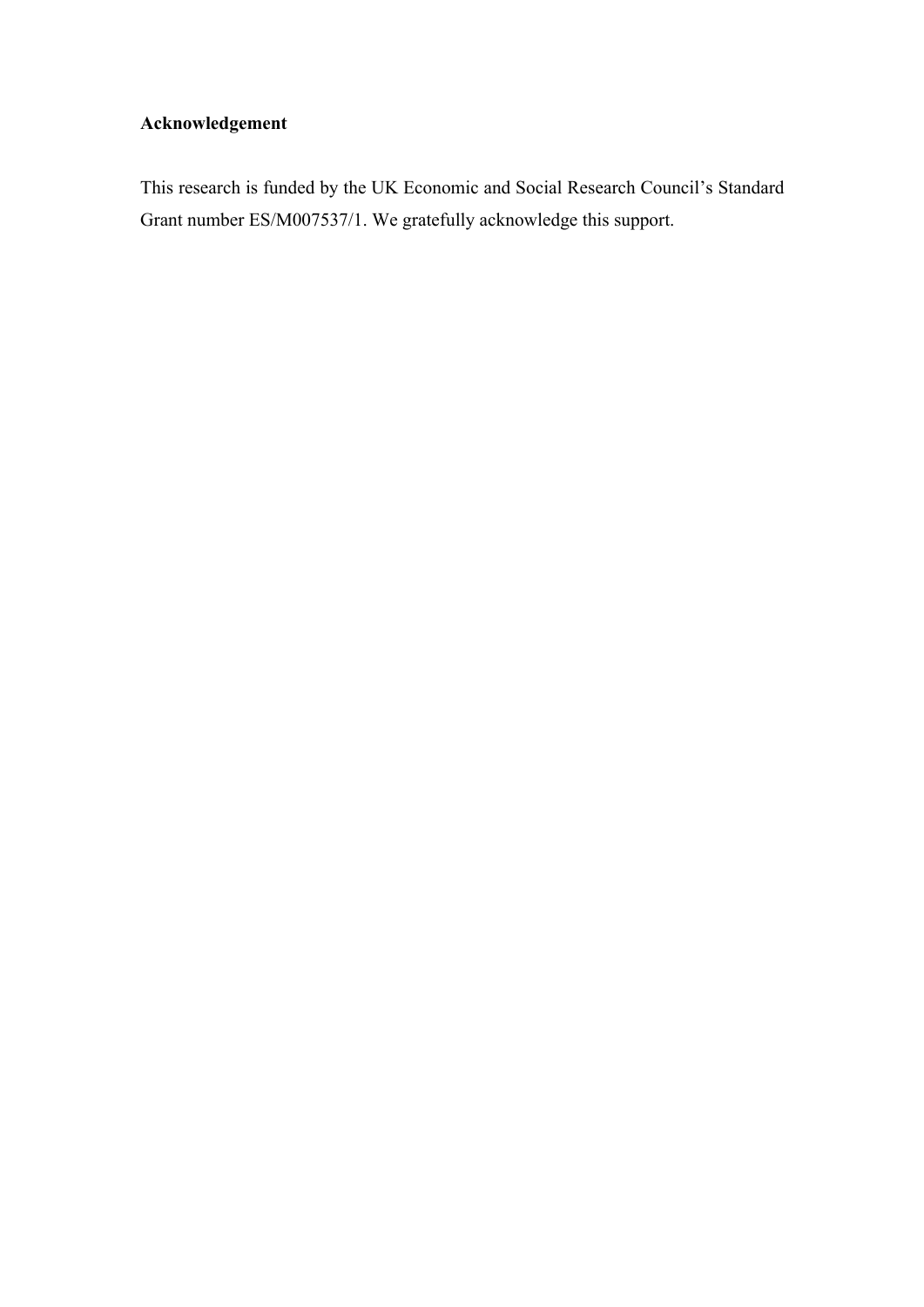#### **TABLES**

|                                        | B                      | SE                    | <b>OR</b> |  |
|----------------------------------------|------------------------|-----------------------|-----------|--|
| LR distance from <i>national</i> party | $-.003$                | .024                  | .997      |  |
| Collective policy (Ref: Low)           |                        |                       |           |  |
| Medium                                 | .097                   | .066                  | 1.102     |  |
| High                                   | $.221*$                | .076                  | 1.247     |  |
| Party principles - (Ref: Low)          |                        |                       |           |  |
| High                                   | $.113**$               | .059                  | 1.120     |  |
| Political career – (Ref: Low)          |                        |                       |           |  |
| High                                   | $.245***$              | .058                  | 1.278     |  |
| Left-right distance from local         | $-.074***$             | .019                  | 1.077     |  |
| party                                  |                        |                       |           |  |
| Mix with likeminded $-$ (Ref:          |                        |                       |           |  |
| Low)                                   |                        |                       |           |  |
| High                                   | .390***                | .058                  | 1.477     |  |
| Face-to-Face contact – (Ref: Not       |                        |                       |           |  |
| at all)                                |                        |                       |           |  |
| Rarely                                 | .791***                | .094                  | 2.206     |  |
| Occasionally                           | $1.577***$             | .086                  | 4.84      |  |
| Frequently                             | 3.238***               | .098                  | 27.883    |  |
| Phone contact $-$ (Ref: Not at all)    |                        |                       |           |  |
| Rarely                                 | $.354***$              | .076                  | 1.425     |  |
| Occasionally                           | $.590***$              | .073                  | 1.804     |  |
| Frequently                             | 1.499***               | .097                  | 4.477     |  |
| Email contact - (Ref: Not at all)      |                        |                       |           |  |
| Rarely                                 | .267                   | .241                  | 1.306     |  |
| Occasionally                           | .386*                  | .189                  | 1.471     |  |
| Frequently                             | $.760**$               | .178                  | 2.138     |  |
| Controls                               |                        |                       |           |  |
| Gender - (Ref: Female)                 |                        |                       |           |  |
| Male                                   | .075                   | .056                  | 1.078     |  |
| Social Grade – (Ref: C2DE)             |                        |                       |           |  |
| ABC1                                   | $-.075$                | .060                  | .928      |  |
| Education – (Ref: Non-Graduate)        |                        |                       |           |  |
| Graduate                               | $-.005$                | .055                  | .995      |  |
| Pseudo R2                              |                        | $Cox-Snell = 0.487$ , |           |  |
|                                        | Nagelkerke = $0.501$ , |                       |           |  |
|                                        | $McFadden = 0.189$     |                       |           |  |

**Table 1: Ordinal regression mode of time committed to campaign activity**

Notes: B=logistic regression parameter estimate ; SE=standard error ; OR=odds ratio.\*\*\* p<.001, \*\* p<.01, \*p. <.05, <sup>a</sup>p<.10. N=5080. Dependent variable: Over the five weeks of the election campaign this year, how much time did you spend working for your party or candidate? None, Up to 5 hours, 6-10 hours, 11-20 hours, 21-30 hours, 31-40 hours, more than 40 hours.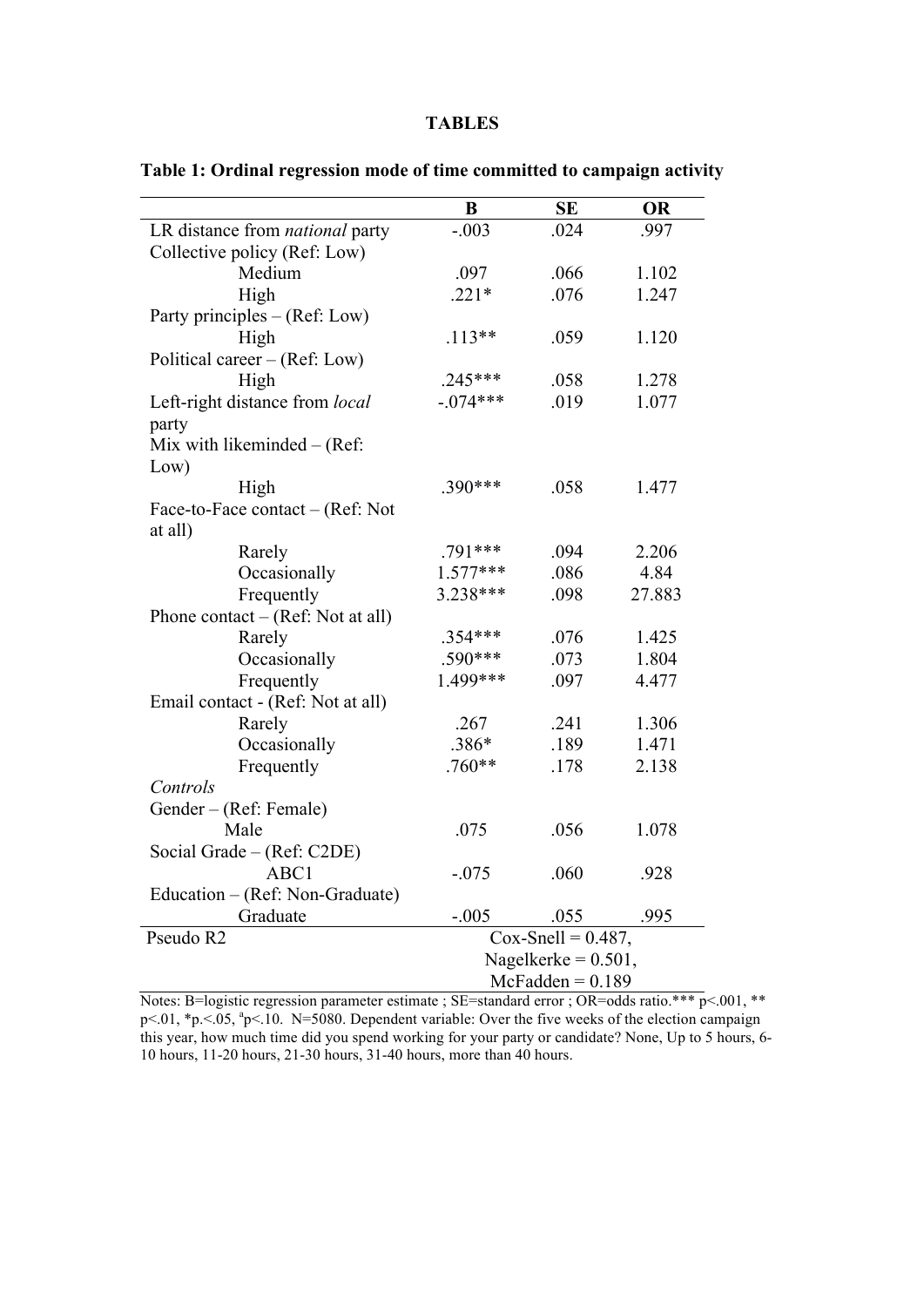|                            | <b>Low-Intensity</b> |                  | <b>Medium-Intensity</b> |                   |                 | <b>High-Intensity</b> |            |                 |           |
|----------------------------|----------------------|------------------|-------------------------|-------------------|-----------------|-----------------------|------------|-----------------|-----------|
|                            | B                    | <b>SE</b>        | <b>OR</b>               | B                 | <b>SE</b>       | <b>OR</b>             | B          | <b>SE</b>       | <b>OR</b> |
| Left-Right distance        | $-.022$              | .023             | .978                    | .037              | .026            | 1.038                 | .026       | .030            | 1.026     |
| from <i>national</i> party |                      |                  |                         |                   |                 |                       |            |                 |           |
| Collective policy          |                      |                  |                         |                   |                 |                       |            |                 |           |
| (Ref: Low)                 |                      |                  |                         |                   |                 |                       |            |                 |           |
| Medium                     | $.156*$              | .062             | 1.169                   | $.193**$          | .072            | 1.213                 | .120       | .081            | 1.128     |
| High                       | $.241**$             | .072             | 2.614                   | $.235**$          | .083            | 1.265                 | .051       | .094            | 1.052     |
| Party principles           |                      |                  |                         |                   |                 |                       |            |                 |           |
| (Ref: Low)                 |                      |                  |                         |                   |                 |                       |            |                 |           |
| High                       | $.243***$            | .056             | 1.275                   | $-.028$           | .064            | .972                  | .033       | .073            | 1.034     |
| Political career           |                      |                  |                         |                   |                 |                       |            |                 |           |
| (Ref: Low)                 |                      |                  |                         |                   |                 |                       |            |                 |           |
| High                       | .069                 | .055             | 1.071                   | .073              | .063            | 1.076                 | $.564***$  | .069            | 1.758     |
| LR distance from           | $-.040*$             | .018             | .961                    | $-.061**$         | .021            | .941                  | $-.056**$  | .024            | .946      |
| <i>local</i> party         |                      |                  |                         |                   |                 |                       |            |                 |           |
| Mix with likeminded        |                      |                  |                         |                   |                 |                       |            |                 |           |
| (Ref: Low)                 |                      |                  |                         |                   |                 |                       |            |                 |           |
| High                       | $.200***$            | .055             | 1.221                   | $.354***$         | .062            | 1.425                 | .288***    | .070            | 1.334     |
| Face-to-Face contact       |                      |                  |                         |                   |                 |                       |            |                 |           |
| (Ref: Not at all)          |                      |                  |                         |                   |                 |                       |            |                 |           |
| Rarely                     | $.345***$            | .085             | 1.412                   | 1.113***          | .122            | 3.043                 | $.666***$  | .160            | 1.946     |
| Occasionally               | $.639***$            | .076             | 1.895                   | 2.109***          | .109            | 8.240                 | 1.252***   | .139            | 3.497     |
| Frequently                 | .992***              | .084             | 2.697                   | $3.517***$        | .118            | 33.683                | $2.816***$ | .140            | 16.710    |
| Phone contact              |                      |                  |                         |                   |                 |                       |            |                 |           |
| (Ref: Not at all)          |                      |                  |                         |                   |                 |                       |            |                 |           |
| Rarely                     | .046                 | .072             | 1.047                   | $.285**$          | .083            | 1.330                 | $.188^{a}$ | .102            | 1.207     |
| Occasionally               | $-.108$              | .070             | .898                    | $.546***$         | .079            | 1.726                 | .539***    | .094            | 1.714     |
| Frequently                 | .129                 | .092             | 1.138                   | .940***           | .101            | 2.560                 | $1.525***$ | .110            | 4.595     |
| Email contact              |                      |                  |                         |                   |                 |                       |            |                 |           |
| (Ref: Not at all)          |                      |                  |                         |                   |                 |                       |            |                 |           |
| Rarely                     | $1.011***$           | .216             | 2.748                   | .446              | .283            | 1.562                 | .271       | .380            | 1.311     |
| Occasionally               | $1.029***$           | .169             | 2.798                   | .187              | .231            | 1.206                 | .330       | .314            | 1.391     |
| Frequently                 | $1.465***$           | .159             | 4.328                   | .562**            | .218            | 1.754                 | .578*      | .300            | 1.783     |
| Controls                   |                      |                  |                         |                   |                 |                       |            |                 |           |
| Gender                     |                      |                  |                         |                   |                 |                       |            |                 |           |
| (Ref: Female)              |                      |                  |                         |                   |                 |                       |            |                 |           |
| Male                       | $-.298***$           | .053             | .742                    | .104 <sup>a</sup> | .061            | 1.110                 | $.294***$  | .070            | 1.342     |
| Social Grade               |                      |                  |                         |                   |                 |                       |            |                 |           |
| (Ref: C2DE)                |                      |                  |                         |                   |                 |                       |            |                 |           |
| ABC1                       | $-.426***$           | .057             | .653                    | $-.088$           | .065            | .916                  | .021       | .074            | 1.021     |
| Education                  |                      |                  |                         |                   |                 |                       |            |                 |           |
| (Ref: Non-Graduate)        |                      |                  |                         |                   |                 |                       |            |                 |           |
| Graduate                   | $-.177**$            | .052             | .838                    | .033              | .060            | 1.034                 | $-.248***$ | .068            | .780      |
| Pseudo R2                  |                      | Cox-Snell .128,  |                         |                   | Cox-Snell .411, |                       |            | Cox-Snell .357, |           |
|                            |                      | Nagelkerke .136, |                         | Nagelkerke .457,  |                 | Nagelkerke .425,      |            |                 |           |
|                            |                      | McFadden .050    |                         |                   | McFadden .230   |                       |            | McFadden .241   |           |

**Table 2: Ordinal regression models of low, medium and high-intensity campaign activity**

Notes: B=logistic regression parameter estimate ; SE=standard error ; OR=odds ratio. \*\*\* p<.001, \*\*  $p<.01$ , \*p. $\le 0.05$ ,  $p<.10$ . N=5361.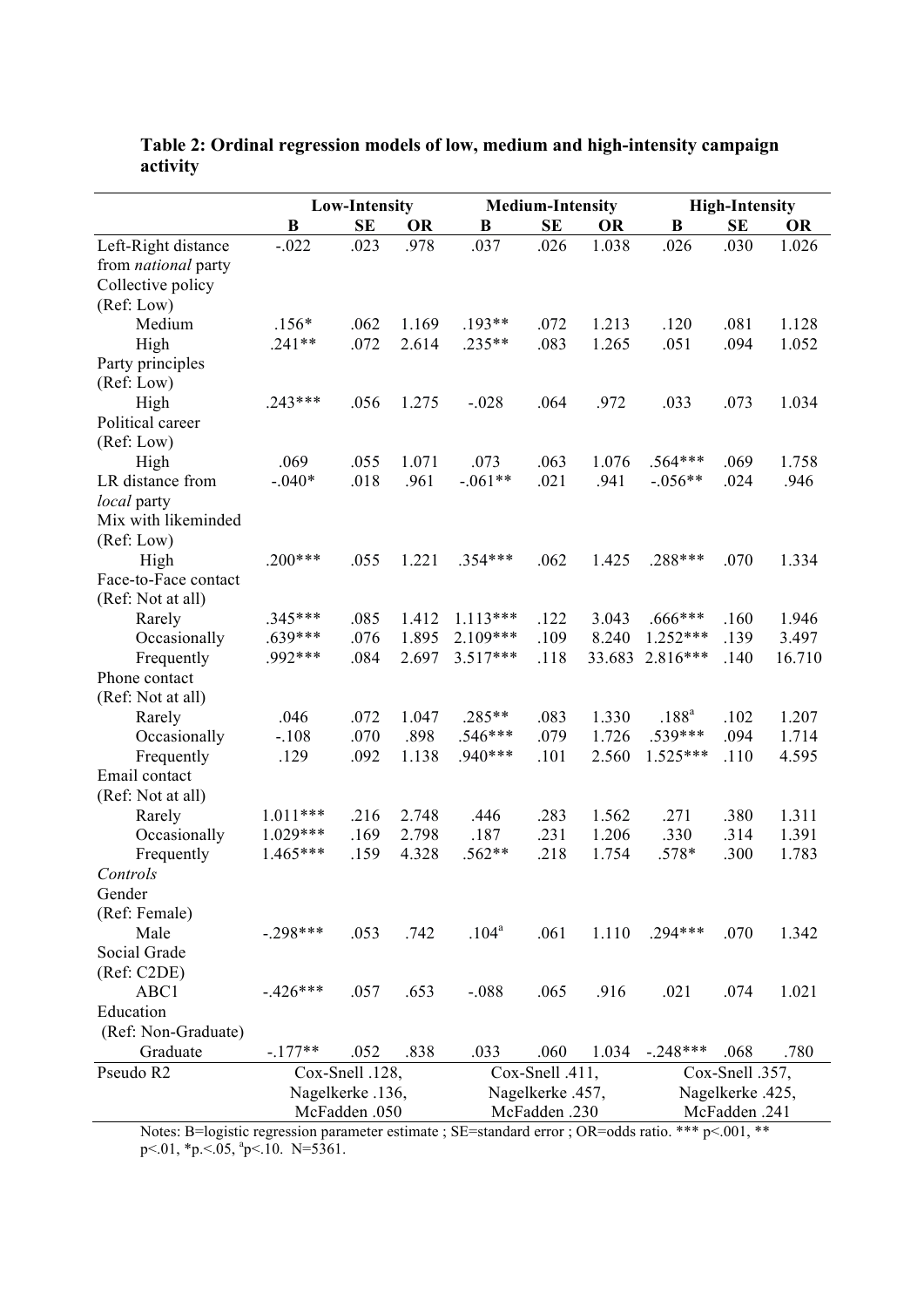#### **APPENDIX: DESCRIPTIVE STATISTICS OF VARIABLES USED IN ANALYSIS**

**Table A1 - Dependent variable A: Over the five weeks of the election campaign this year, how much time did you devote to working for the candidate/party?**

|                    | Valid % |
|--------------------|---------|
| None               | 30.7    |
| Up to 5 hours      | 24.0    |
| From 6-10 hours    | 10.5    |
| From 11-20 hours   | 8.8     |
| From 21-30 hours   | 7.2     |
| From 31-40 hours   | 3.8     |
| More than 40 hours | 15.0    |
| Total              | 100.0   |
|                    |         |

Note: N=5360

**Table A2 - Dependent variable B: Campaign activities and activism intensity scales**

|                                    | $\frac{0}{0}$ |
|------------------------------------|---------------|
| Low intensity activities           |               |
| Liked/posted on Facebook           | 53.3          |
| Tweeted/retweeted on Twitter       | 35.2          |
| Displayed poster                   | 45.7          |
| Medium intensity activities        |               |
| Delivered leaflets                 | 39.4          |
| Attended meeting/hustings          | 34.6          |
| Drove voters to polling            | 5.9           |
| stations                           |               |
| High intensity activities          |               |
| Canvassed voters                   | 30.4          |
| Helped run committee               | 8.1           |
| Stood as candidate                 | 8.6           |
|                                    | Mean (SD)     |
| Low Intensity Activities           | 0.45(0.36)    |
| <b>Medium Intensity Activities</b> | 0.27(0.30)    |
| <b>High Intensity Activities</b>   | 0.16(0.25)    |
| Note: N=5693                       |               |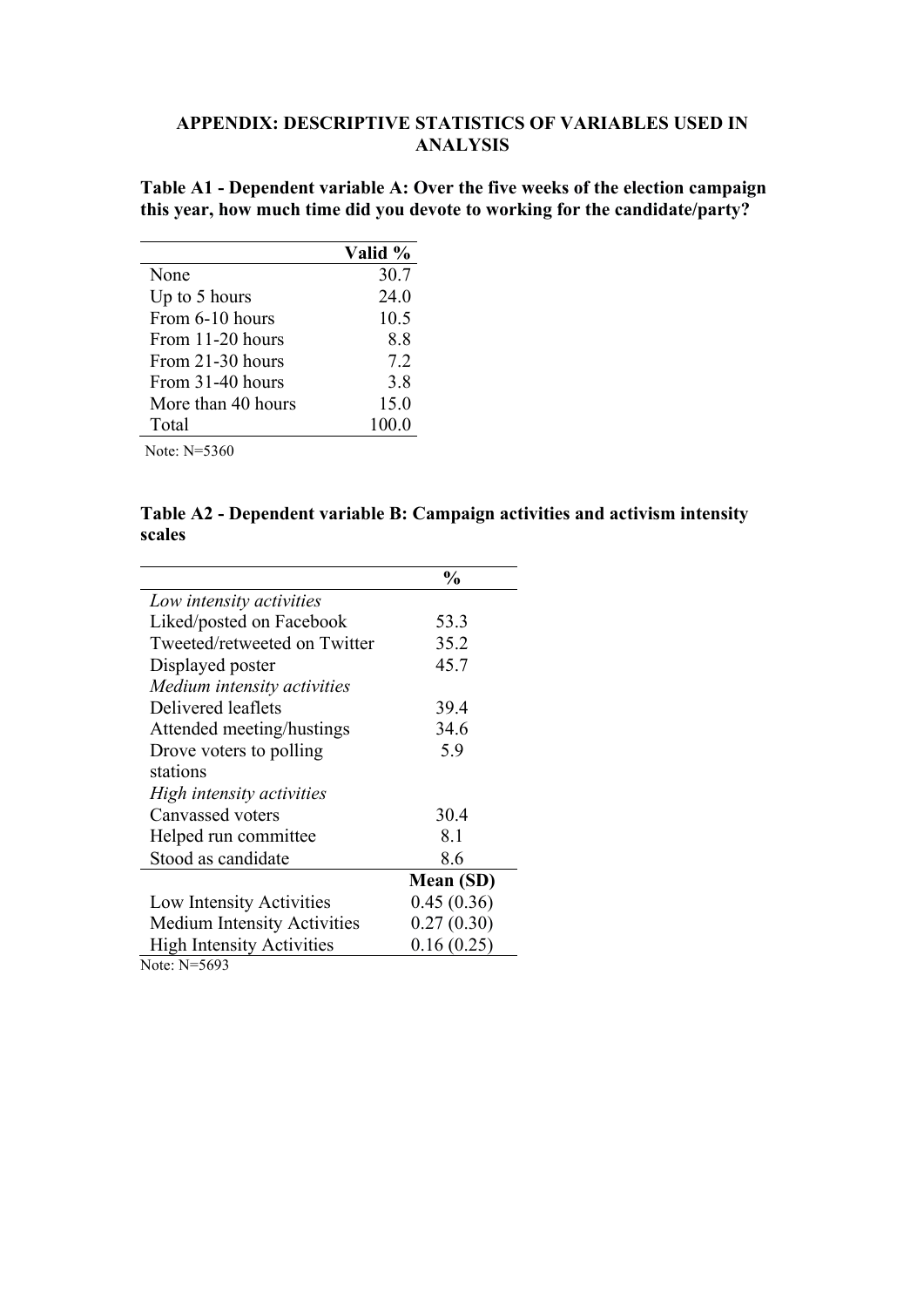#### **Table A3 - Independent variables: Purposive, material and solidary incentive indicators**

|                                                                                     | Low<br>$\leq$ median) | <b>High</b><br>$>$ median) | Mean $(0-1)$ |
|-------------------------------------------------------------------------------------|-----------------------|----------------------------|--------------|
| Purposive incentives                                                                |                       |                            |              |
| Collective policy                                                                   | 51.2                  | 48.8                       | .49          |
| Party principles                                                                    | 50.5                  | 49.5                       | .50          |
| Material incentive<br>Selective outcome (aspiration<br>to be an elected politician) | 62.2                  | 37.8                       | .48          |
| Solidary incentives<br>Selective process (to mix with<br>like-minded people)        | 57.5                  | 42.5                       | .49          |

Note: N=5674. Respondents are asked to rate the importance of each of these factors in influencing their decision to join the party, on a scale from 0 (no importance at all) to 10 (extremely important). The collective policy scores are the averages of the collective positive and collective negative policy indicators.

|              | Face-to-face | - Phone | Email   |
|--------------|--------------|---------|---------|
|              | contact      | contact | contact |
| Frequently   | 34.2         | 15.1    | 79 1    |
| Occasionally | 26.8         | 25.3    | 14.1    |
| Rarely       | 15.5         | 20.7    | 2.9     |
| Not at all   | 23.6         | 38.8    | 39      |

#### **Table A4 - Independent variables: Social network contact indicators**

Note: N=5693

#### **Table A5 – Independent variables: Perceived ideological distance from national and local party**

|                                                           | N    | Mean (SD)  |
|-----------------------------------------------------------|------|------------|
| Perceived personal left-right distance from               | 5513 | 1.02(1.18) |
| one's <i>national</i> party ( <i>purposive</i> incentive) |      |            |
| Perceived personal left-right distance from               | 5574 | 1.77(1.50) |
| one's <i>local</i> party <i>(solidary incentive)</i>      |      |            |

Note: Scale runs from 0 (no difference between perceived self-location and perceived party location) to

5 (maximum difference between perceived self-location and perceived party location).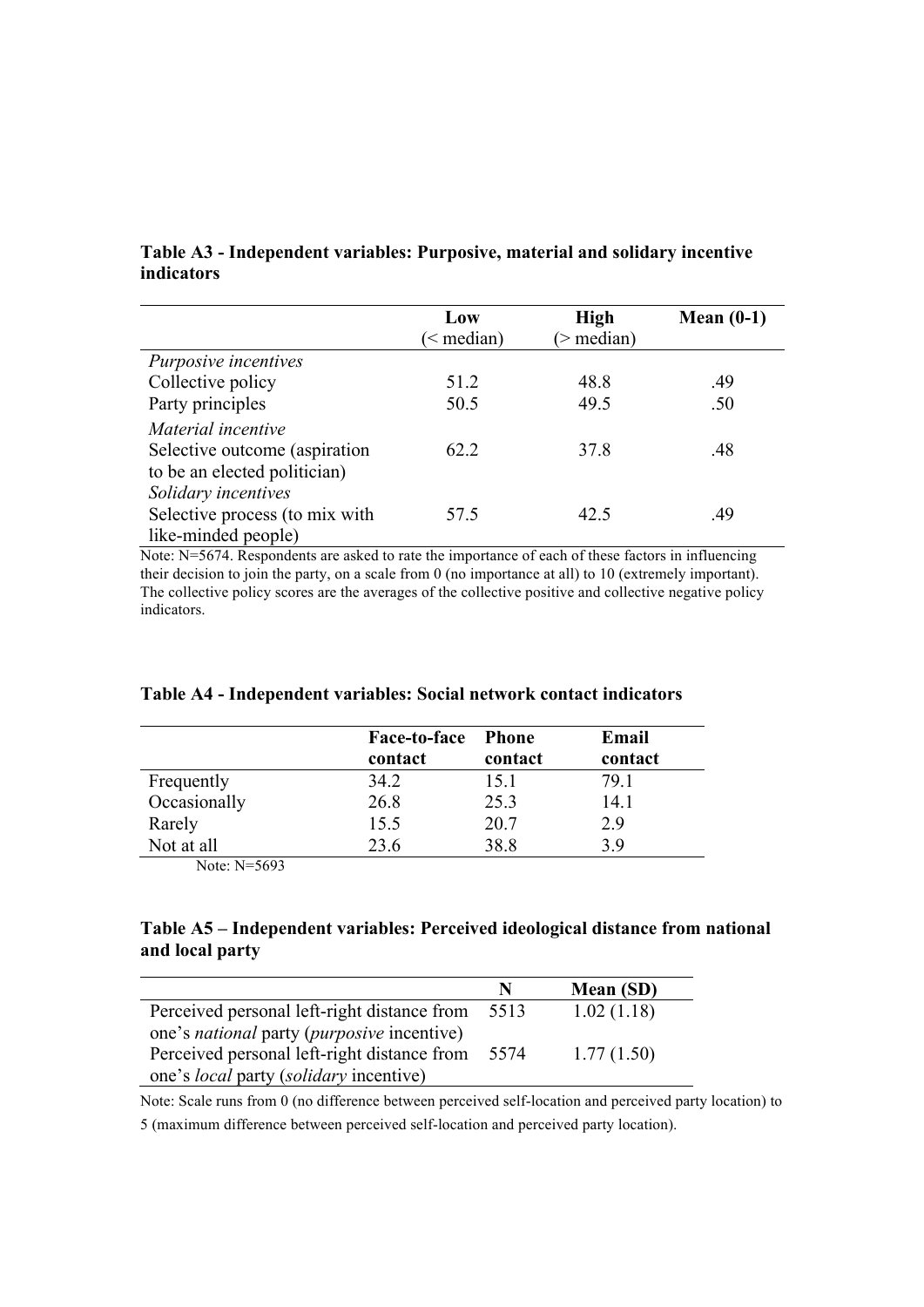#### **References**

André, Audrey and Sam Depauw (2015) The electoral impact of grassroots activity in the 2012 local elections in Flanders, *Acta Politica*, 51(2), 131-152

Bale, Tim, Paul Webb and Monica Poletti (2018) Participating locally and nationally: Explaining the offline and online activism of British party members, *Political Studies*  (published Online First, September 2018).

Ball, Stuart (1998) *The Conservative Party Since 1945* (Manchester: Manchester University Press).

Clark, David (1981) *Colne Valley: Radicalism to Socialism – The Portrait of a Norther Constituency in the Formative Years of the Labour Party 1890-1910*. (London: Longman).

Clark, Peter B. and James Q. Wilson (1961) Incentive system: A theory of organization, *Administrative Science Quarterly* 6, 129-166.

Fisher, Justin and David Denver (2009) Evaluating the electoral effects of traditional and modern modes of constituency campaigning in Britain, 1992-2005, *Parliamentary Affairs*, 62/2, 196-210.

Fisher, Justin, Ed Fieldhouse and David Cutts (2014) Members are not the only fruit: Volunteer activity in British political parties at the 2010 general electio', *British Journal of Politics & International Relations*, 16(1), 75-95.

Johnston, Ron and Charles Pattie (2003) Do canvassing and campaigning work? Evidence from the 2001 general election in England, *British Elections and Parties Yearbook*, 13 (1), 248-273.

Karp, Jeffrey, Susan Banducci and Shaun Bowler (2008) Getting Out the Vote: Party Mobilization in a Comparative Perspective, *British Journal of Political Science*, 38 (1) 91-112.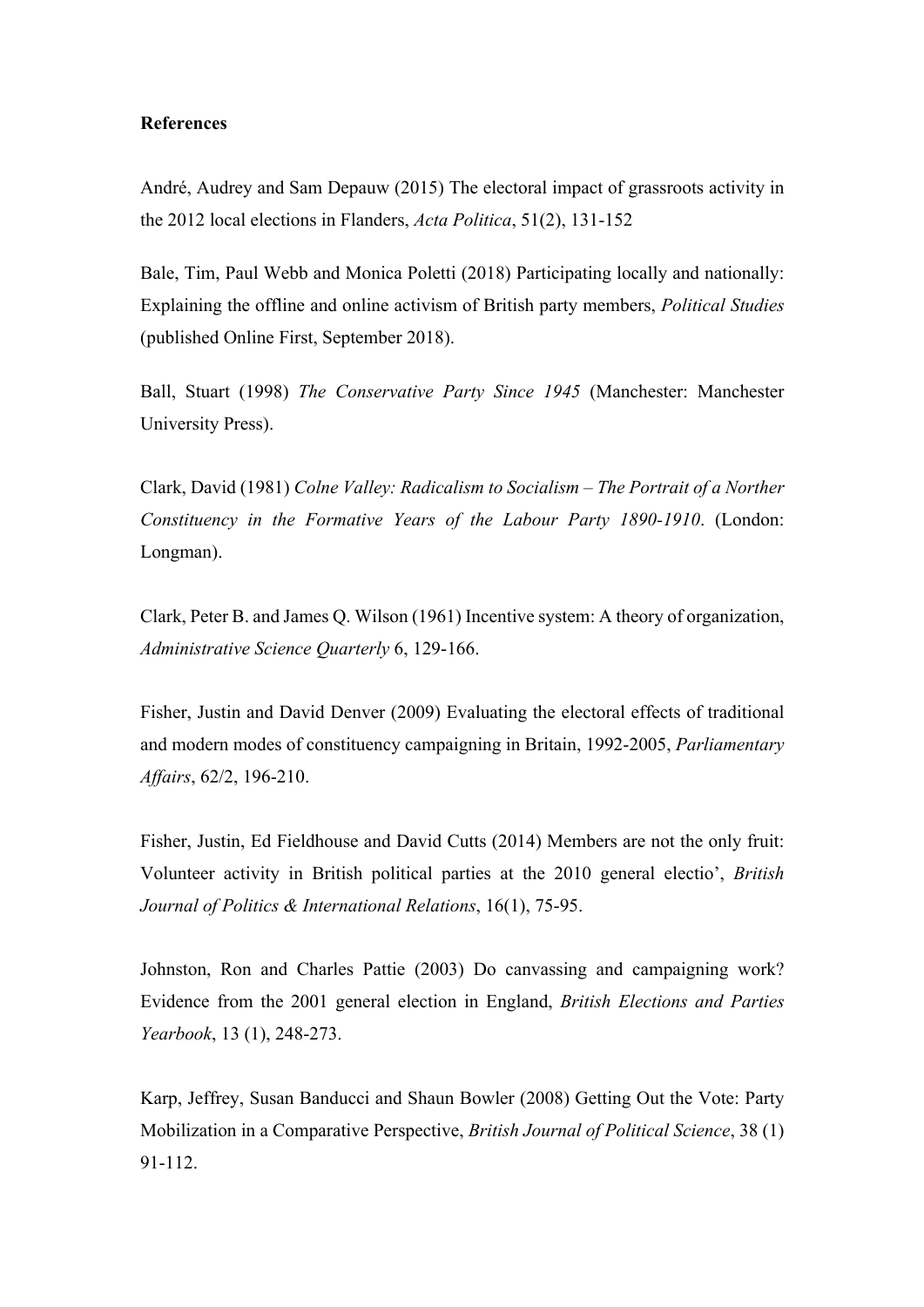Morris, Rupert (1991) *Tories: From Village Hall to Westminster – A Political Sketch* (Edinburgh: Mainstream Press).

Moyser, George and Geraint Parry (1997) Voluntary associations and democratic participation in Britain, in Jan van Deth (ed) *Private Groups and Public Life: Social Participation, Voluntary Associations and Political Involvement in Representative Democracies*. (London: Routledge), 24-46.

Mutz, Diana (2002) The consequences of cross-cutting networks for political participation, *American Journal of Political Science*, 46/4: 838-855.

Parry, Geraint, George Moyser and Neil Day (1992) *Political Participation and democracy in Britain* (Cambridge: Cambridge University Press).

Pattie, Charles, Patrick Seyd and Paul Whiteley (2003) Citizenship and political engagement: Attitudes and behaviour in Britain, *Political Studies*, 51/3: 443-468.

Poletti, Monica, Paul Webb and Tim Bale (2018) Why is it that only some people who support political parties end up actually joining them? Evidence from Britain, *West European Politics.*

Putnam, Robert (1995) Tuning in, turning out: The strange disappearance of social capital in America, *PS: Political Science and Politics*, 28/4: 664-683.

Putnam, Robert (2000) *Bowling Alone: The Collapse and the Revival of American Community*. (New York: Simon and Schuster).

Savage, Michael (1987) *The Dynamics of Working Class Politics: The Labour Movement in Preston 1880-1940* (Cambridge: Cambridge University Press).

Scarrow, Susan (1994) The "paradox of enrollment": Assessing the costs and benefits of party memberships, *European Journal of Political Research*, 25 (1) 41-60.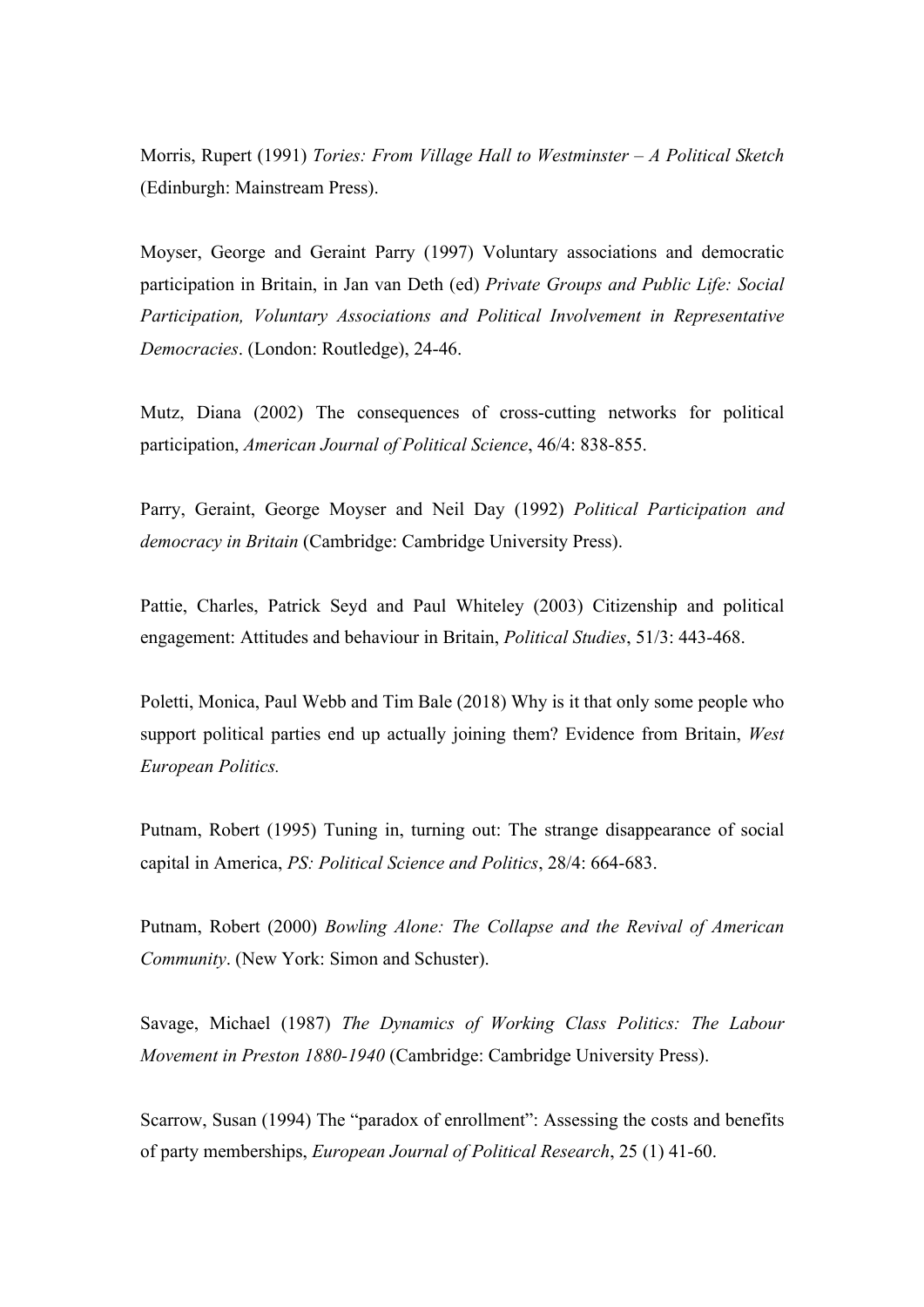Scarrow, Susan (2014) *Beyond Party Members: Changing Approaches to Partisan Mobilization* (Oxford: Oxford University Press).

Seyd, Patrick and Paul Whiteley (1992) *Labour's Grass Roots: The Politics of Party Membership* (Oxford: Oxford University Press).

Seyd, Patrick and Paul Whiteley (2002) *Labour's New Grass Roots: The Transformation of Labour Party Membership.* (Basingstoke: Palgrave Macmillan).

Ward, Alexander and Mollie Goodfellow (2015) General election 2015: Five canvassers share their experiences from the frontline, *The Independent*, 11 April.

Webb, Paul (2000) *The Modern British Party System* (London: Sage Publications).

Webb, Paul (2016) The party system: Turbulent multipartyism or duopolistic competition? in Richard Heffernan, Colin Hay, Meg Russell & Philip Cowley (eds) *Developments in British Politics 10* (Basingstoke: Palgrave Macmillan), 57-80.

Webb, Paul, Tim Bale and Monica Poletti (2017) Who really does the donkey work in multi-speed membership parties? Comparing the election campaign activity of party members and party supporters, *Electoral Studies*, 46: 64-74.

Weinbren, Daniel (2005) Sociable capital: London's Labour parties, 1918-1945, in Matthew Worley (ed) *Labour's Grassroots: Essays on the Activities of Local Labour Parties and Members, 1918-1945* (Aldershot: Ashgate), 194-215.

Wheeler, Brian (2010) What is the point of canvassing?, *BBC News Website*, 9 April 2010 (http://news.bbc.co.uk/1/hi/uk\_politics/election\_2010/8605756.stm). Accessed on 27 April 2018.

Whiteley, Paul, Monica Poletti, Paul Webb and Tim Bale (Forthcoming) Oh Jeremy Corbyn! Why did Labour Party Membership Soar after the 2015 General Election?, *British Journal of Politics and International Relations.*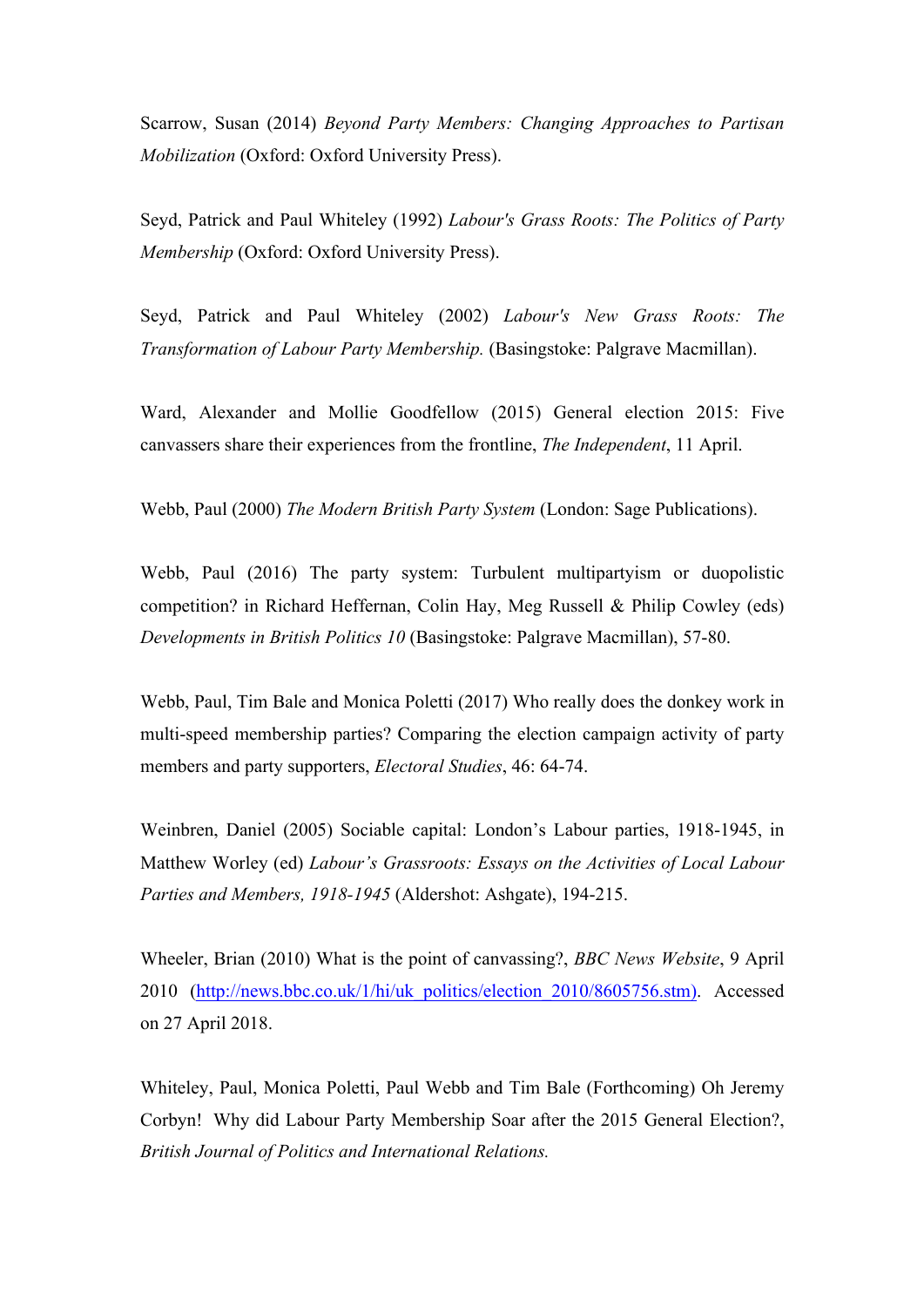Whiteley, Paul, Patrick Seyd and Jeremy Richardson (1994) *True Blues: The Politics of Conservative Party Membership* (Oxford: Oxford University Press).

Whiteley, Paul and Patrick Seyd (1998) The dynamics of party activism in Britain: A spiral of demobilization? *British Journal of Political Science*, 28(01), 113-137.

Whiteley, Paul and Patrick Seyd (2002) *High-Intensity Participation: The Dynamics of Party Activism in Britain* (Ann Arbor: University of Michigan Press).

Whiteley, Paul, Patrick Seyd and Antony Billinghurst (2005) *Third Force Politics: Liberal Democrats at the Crossroads* (Oxford: Oxford University Press).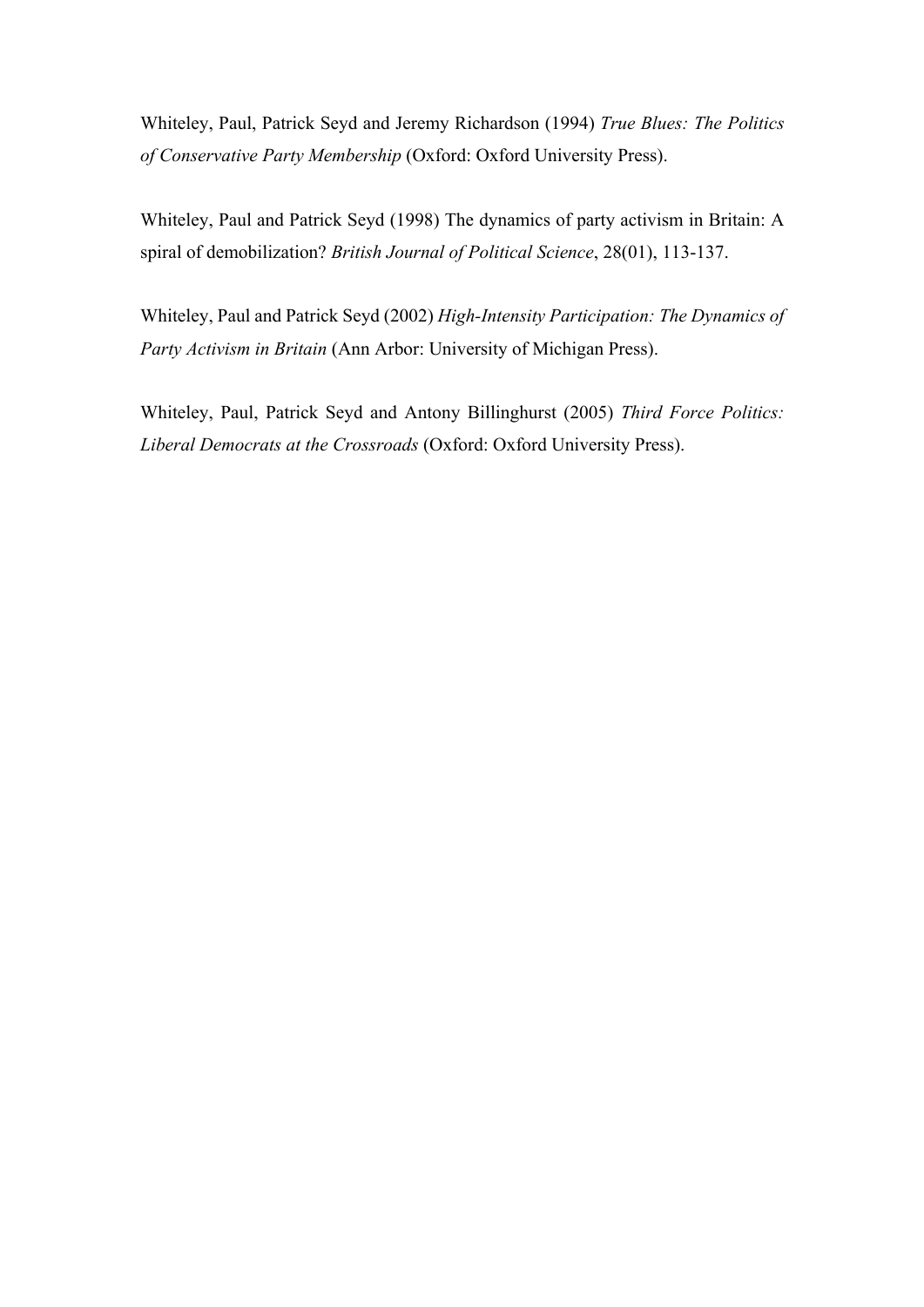#### **Notes**

 $\overline{a}$ 

<sup>1</sup> We are grateful to the directors of the British Election Study for making available the data from which these figures are calculated.

 $2^{2}$  Note that we also surveyed members at the time of the 2017 general election, but the 2015 data is more appropriate for the hypotheses we seek to test here. Given the remarkable surge in Labour Party, and to a lesser extent Liberal Democrat, membership between 2015 and 2017 (Whiteley, Poletti, Webb & Bale forthcoming), it is highly improbable that individuals who have only been members for less than two years would have had time to become strongly embedded in local social networks, which makes the 2017 dataset – significantly impacted as it is by the influx of recent recruits to party membership – less appropriate for testing the social network hypotheses H2a and H2b.

<sup>3</sup> YouGov recruited the survey respondents from a panel of around 300,000 volunteers who are offered a small reward for completing a survey. Upon joining the YouGov panel volunteers complete a survey asking a broad range of demographic questions which are subsequently used to recruit respondents matching desired demographic quotas for surveys. Potential respondents for the party member survey were identified from questions asking respondents if they were members of any of a list of large membership organisations, including the political parties. At the beginning of the fieldwork period some 8840 YouGov panellists who were party members were invited to take part in the poll, and 5696 respondents subsequently took part in the survey, effectively a response rate of 64.4%. Results reported in this article are not weighted in any way since there are no known official population parameters for the various party memberships. However, previous YouGov party membership surveys using unweighted data have generated predictions for party leadership contests that came very close to (that is within 1% of) the final official outcome, which gives us confidence in the quality of the data. Further validation was provided by comparing demographics of our Green and Liberal Democrat samples with population data provided by the parties (for which we are grateful). In addition, we were able to compare our UKIP sample with one generated by a far larger UKIP survey (n=13568) conducted by Paul Whiteley and Matthew Goodwin using a mailback method. Again, the two samples were similar. We are grateful to Professors Whiteley and Goodwin for facilitating this.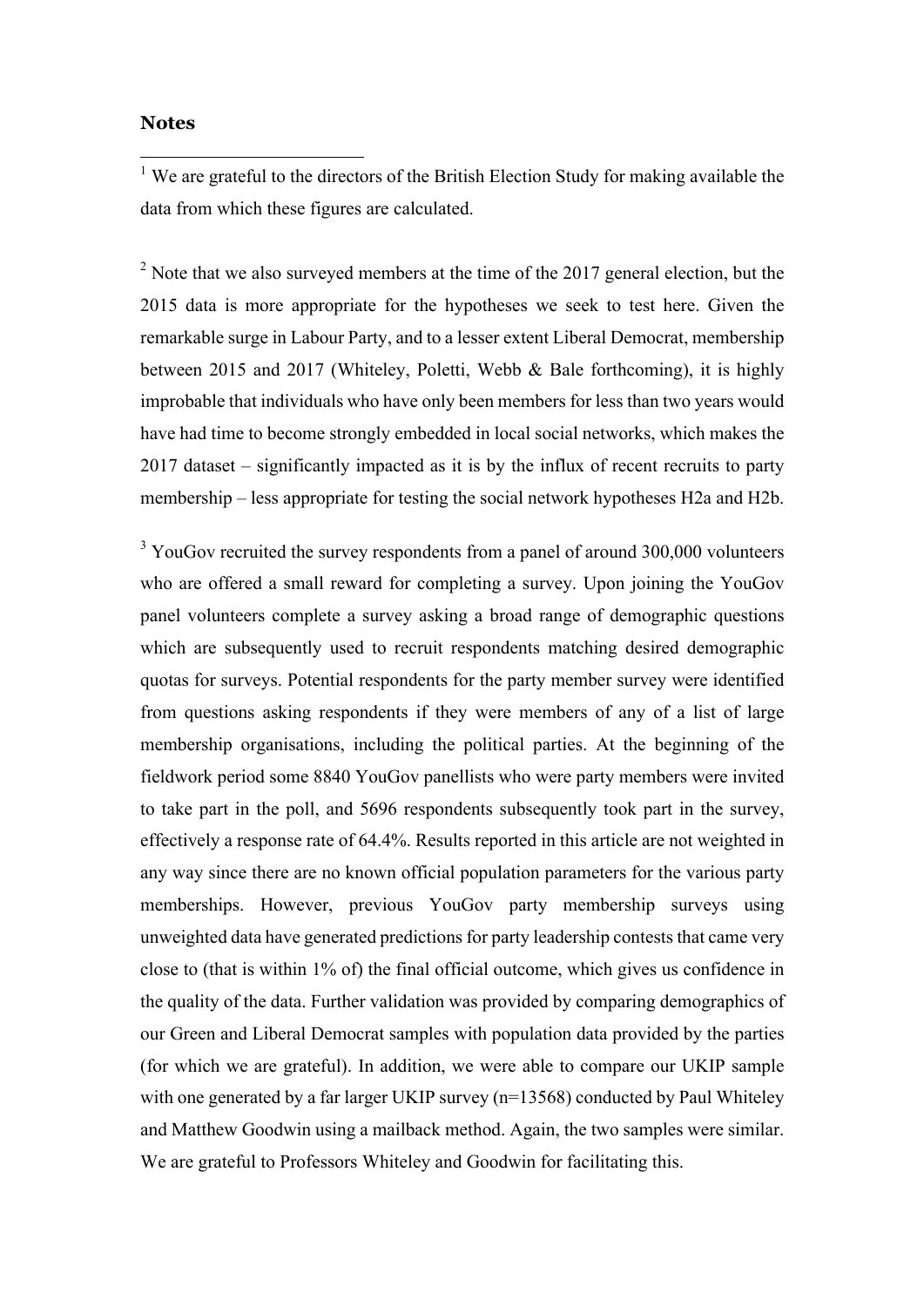<sup>4</sup> It is common practice in Britain for parties to canvass householders in advance of elections in order to identify their potential supporters, and then to monitor voters as they leave polling stations throughout election day to see if their expected supporters have turned out or not; as the evening approaches (the polls closing at 10pm), campaign activists will often go to the homes of those who have not yet voted to remind them to vote and sometimes to offer to drive them to the polling stations. This can be a particularly useful service for the elderly or immobile.

 $\overline{a}$ 

 $5$  Note that in 2015 local government elections were held on the same day as the parliamentary election, which explains the relatively high number of party members who claimed to have stood as candidates for elective office: many of them will have been local election candidates rather than national parliamentary candidates.

 $6$  The descriptive data information reported in Table A2 might seem to suggest that driving voters to polling stations would be better placed in the high-intensity category of activity, while canvassing should be located in the medium-intensity category. However, we do not find this convincing given that canvassing is a logical precursor of driving people to polling stations. Canvassing is a crucial campaign activity that many members prefer to avoid if possible, perhaps because it seems to hold out the prospect of potential hostility from householders (Wheeler 2010; Ward and Goodfellow 2015). Constituency parties need to canvass as widely as possible in order to identify likely supporters; to be effective it requires fairly large numbers of members, so the relatively high proportion of respondents who report canvassing in Table A2 is not surprising. It is equally unsurprising that far fewer report involvement in driving people to vote; first, this will only be offered for a very limited number of voters who have been identified as likely supporters through the canvassing operation, but who might not otherwise make it to the polling station; second, only those members who can drive, have cars and are available at the appropriate moment, can participate. But it is in many ways a less challenging activity, only involving interaction with known supporters, unlike canvassing.

 $<sup>7</sup>$  Note that our dataset also includes a variable reporting the 'frequency of social media</sup> contact with others in party during past 12 months', but we have excluded it from